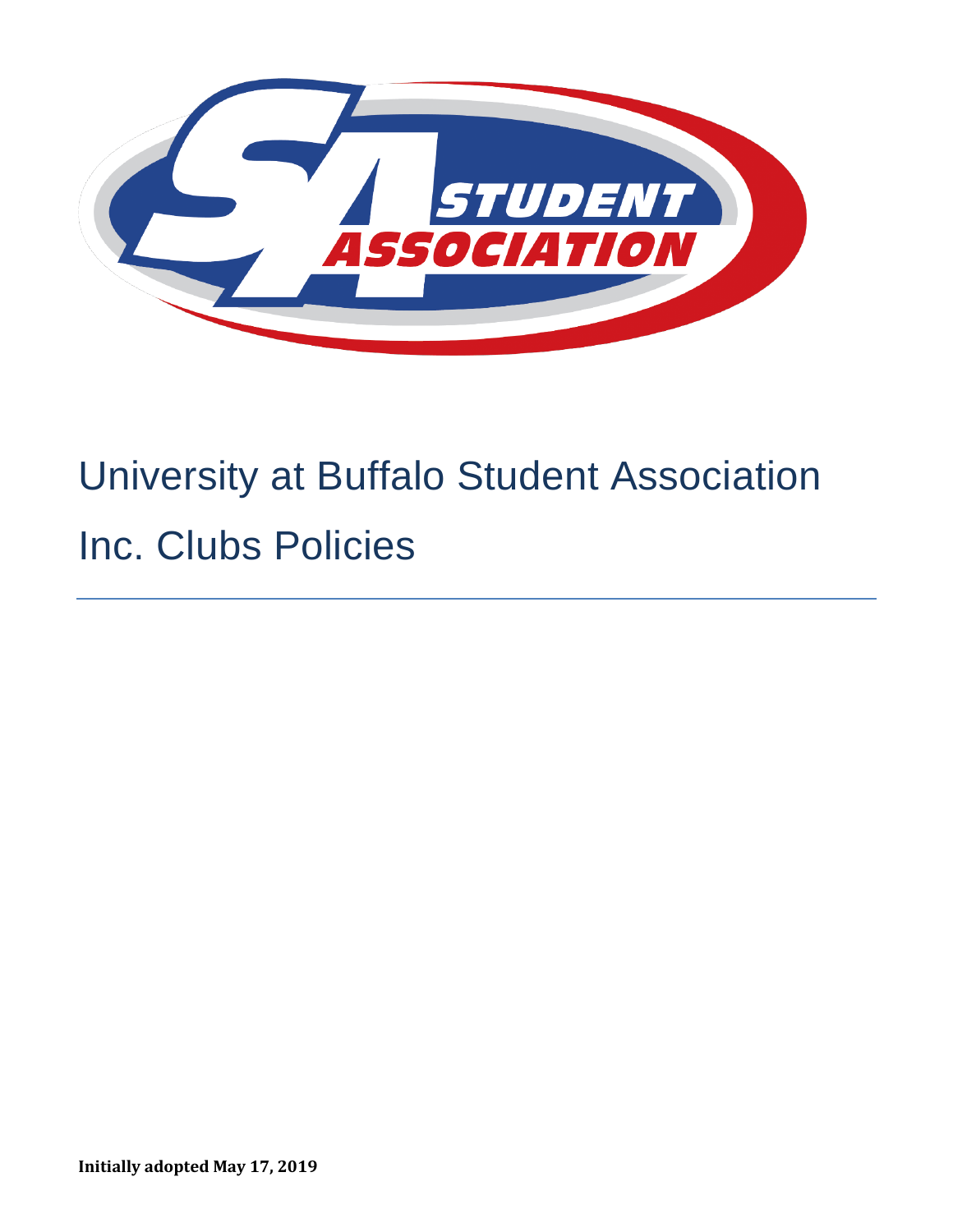\*University at Buffalo, the State University of New York will be hereinafter referred to as the "University at Buffalo" or "UB"

\*The University at Buffalo Student Association Inc. will be hereinafter referred to as the "Student Association" or "SA"

## **Table of Contents**

| Rules, Regulations, and Requirements for All Recognized Student Association Clubs |  |
|-----------------------------------------------------------------------------------|--|
|                                                                                   |  |
|                                                                                   |  |
|                                                                                   |  |
|                                                                                   |  |
|                                                                                   |  |
|                                                                                   |  |
|                                                                                   |  |
|                                                                                   |  |
|                                                                                   |  |
|                                                                                   |  |
|                                                                                   |  |
|                                                                                   |  |
|                                                                                   |  |
|                                                                                   |  |
|                                                                                   |  |
|                                                                                   |  |
|                                                                                   |  |
|                                                                                   |  |
|                                                                                   |  |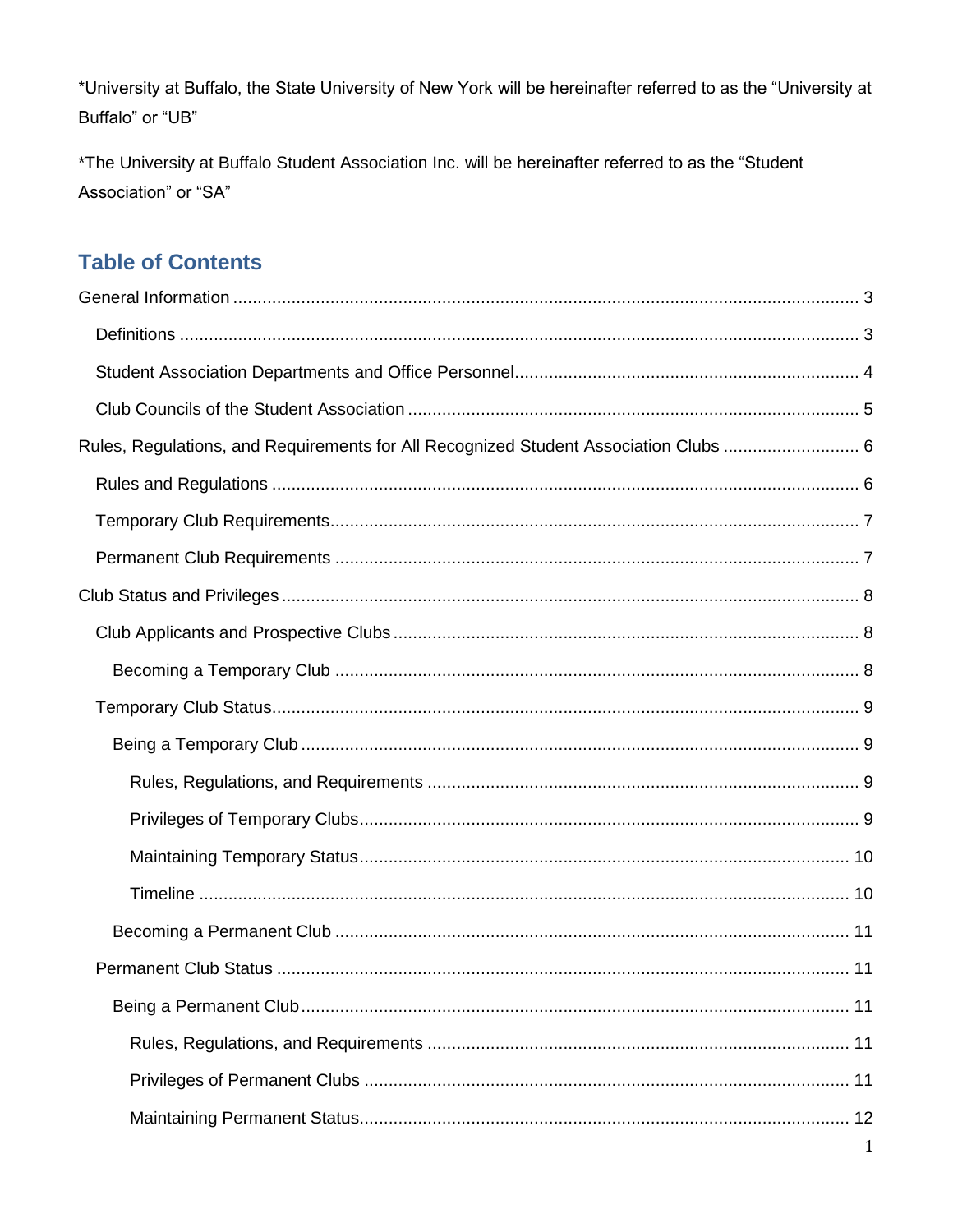<span id="page-2-0"></span>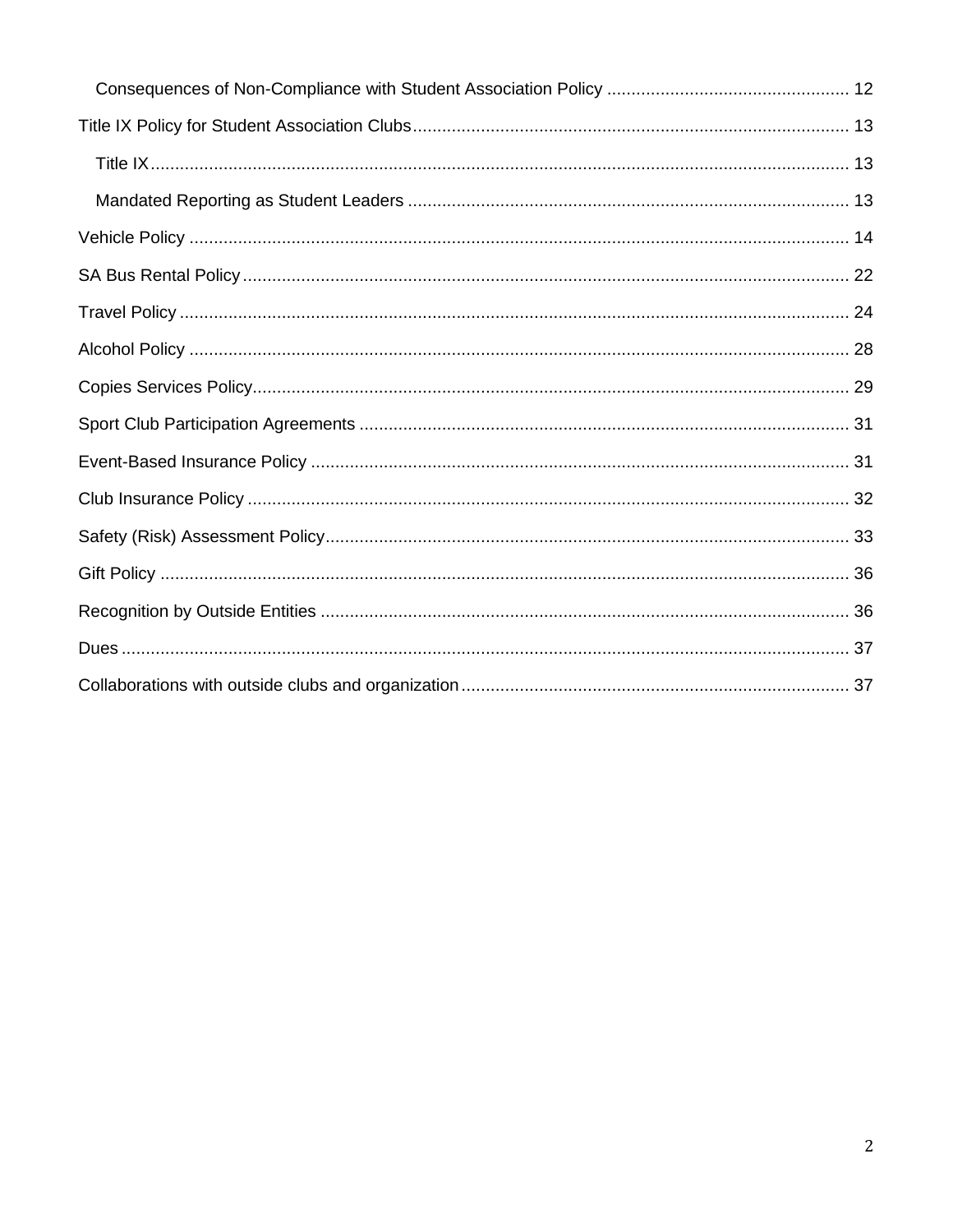## General Information

#### <span id="page-3-0"></span>**Definitions**

- **Club Applicant -** An undergraduate student, or group of undergraduate students, who wish to form an organization under the Student Association.
- **Prospective Club -** An organization which has submitted the Start a Club packet, has written, or is editing and revising its constitution, and may also be waiting on logistical and insurance matters before official recognition can be granted.
- **Temporary Club -** An organization that has satisfactorily completed the Start a Club Packet and written a club constitution, both of which have been approved, and is now recognized under the Student Association for a temporary amount of time pursuant to the "Timeline" portion located under "Being a Temporary Club." Temporary clubs must meet all temporary club requirements, rules, and regulations, as stated in this Club Policy Handbook.
- **Permanent Club** An organization that has met all temporary club requirements prior to being recognized as a permanent club, and has been approved by the Student Association Board of Directors for permanent recognition pursuant to the "Becoming a Permanent Club" portion of the Club Policy Handbook. Permanent clubs must meet all permanent club requirements as stated in the club operating policy.
- **Probation -** A club may be put on probation for a specific semester if the club did not meet all requirements of the previous semester as stated under the "Temporary Club Requirements" or "Permanent Club Requirements" sections located in this Club Policy Handbook. While on probation, the club must meet all requirements for that semester, in addition to completing all missed requirements from the previous semester. If both current requirements, and missed requirements from the previous semester are met, the club shall be taken off of probation. If both of those requirements are not met, it is at the discretion of the respective council coordinator and Student Association Vice President to determine what action should be taken. Such action can include, but is not limited to, freezing of the club's budget, suspending the club, being put before the Student Association Board of Directors for de-recognition (if the club has permanent status), or being de-recognized by the respective council coordinator and the Student Association Vice President (if the club has temporary status). Clubs may also be placed on probation for violating policies of the Student Association. If placed on probation for violating policies a meeting with the club will be held by the Council Coordinator and/or the Student Association Vice President to explain the probation and the criteria to return to good standing. Any club placed on probation for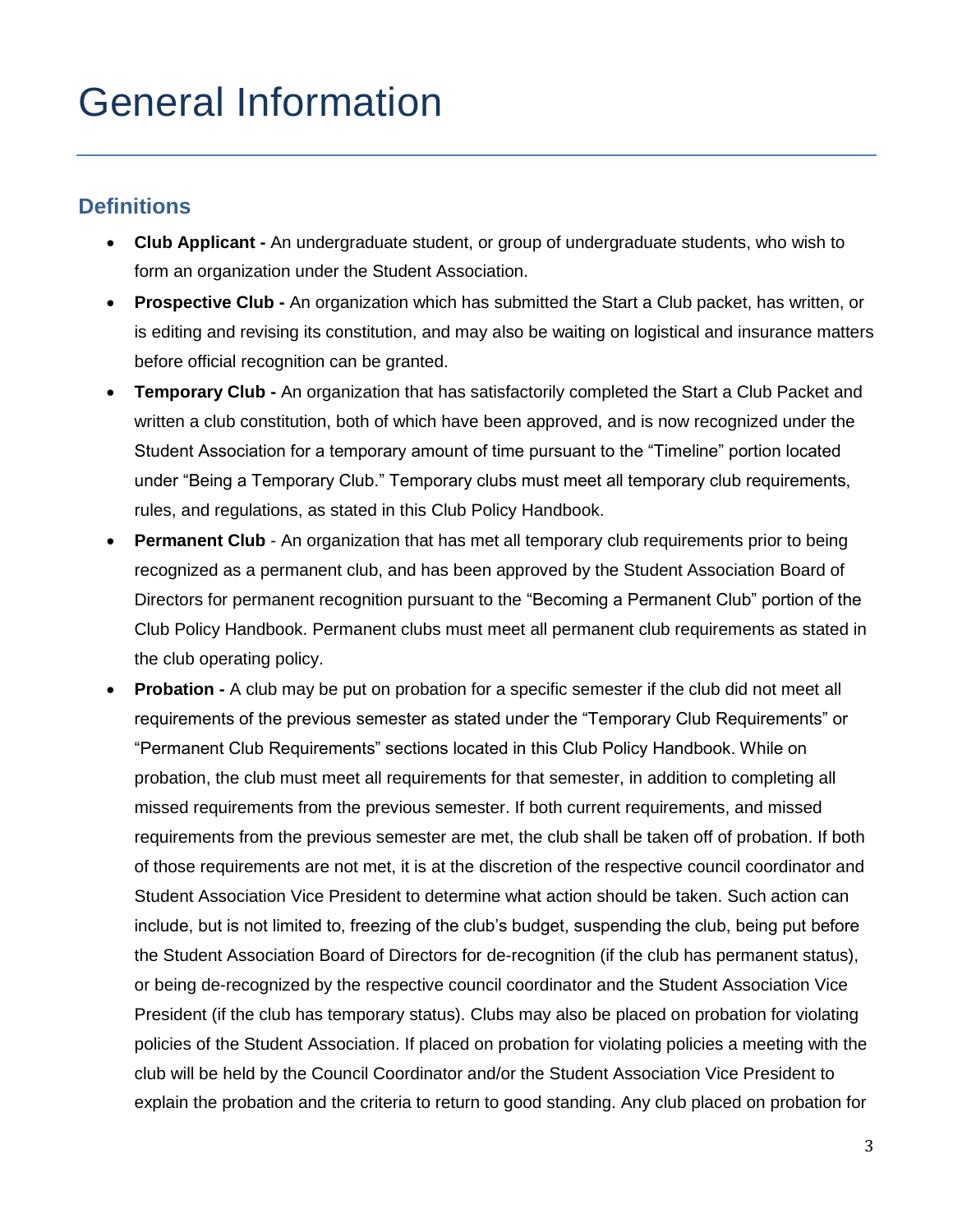any reason will receive a letter from the Student Association explaining the violations, the probation and what it means to the club, and how the club can return to good standing with the time frame for any club actions to be taken.

- **Suspension -** A permanent club who is suspended loses all privileges of being a club recognized by the Student Association, and the club's budget will be frozen, yet maintains their affiliation with the Student Association until the Student Association Board of Directors determines any further course of action. A temporary club who is at the point of suspension will be evaluated by the prospective council coordinator in addition to the vice president for de-recognition. Only a member of the Student Association Executive Board may put a Student Association club on suspension.
- **De-Recognition -** When a club loses its affiliation with the Student Association, ergo losing all privileges of being a Student Association club. For permanent clubs, the Student Association Board of Directors must vote to de-recognize a club, and the Student Association Vice President must sign off on de-recognition. For temporary clubs, the respective council coordinator and Student Association Vice President must sign off on de-recognition.
- **SA Participation Event -** The Student Association will give regular updates on SA Participation opportunities. Aside from events specifically hosted by the Student Association for the purpose of providing SA Participation credit, any joint meeting with a recognized Student Association club from a different council will count as a SA Participation event.
- **Community Service Participation -** The Student Association will give regular updates on community service participation opportunities. Any opportunities other than those specifically hosted by the Student Association for the purpose of community service, must be approved by the Student Association Vice President.
- **Club Event**  Any meeting of club members that involves more than just discussion and/or giving out information. For clubs who compete, any competition is considered a club event.
- **Club Meeting -** Any general meeting of club members for information and/or discussion. For any clubs who compete, whether athletically or non-athletically, any practice for competition is considered a club meeting.
- **Rollover -** What is left of a club's fundraised money after the conclusion of the academic year. Any new money made by a club is fundraising. If the club satisfactorily meets all rules, requirements, and regulations rollover will be given to a club for the following academic year.

#### <span id="page-4-0"></span>**Student Association Departments and Office Personnel**

• **Finance -** All club accounts are with the finance department, and no club is allowed to have any budget of any type outside of the finance department. The finance department processes all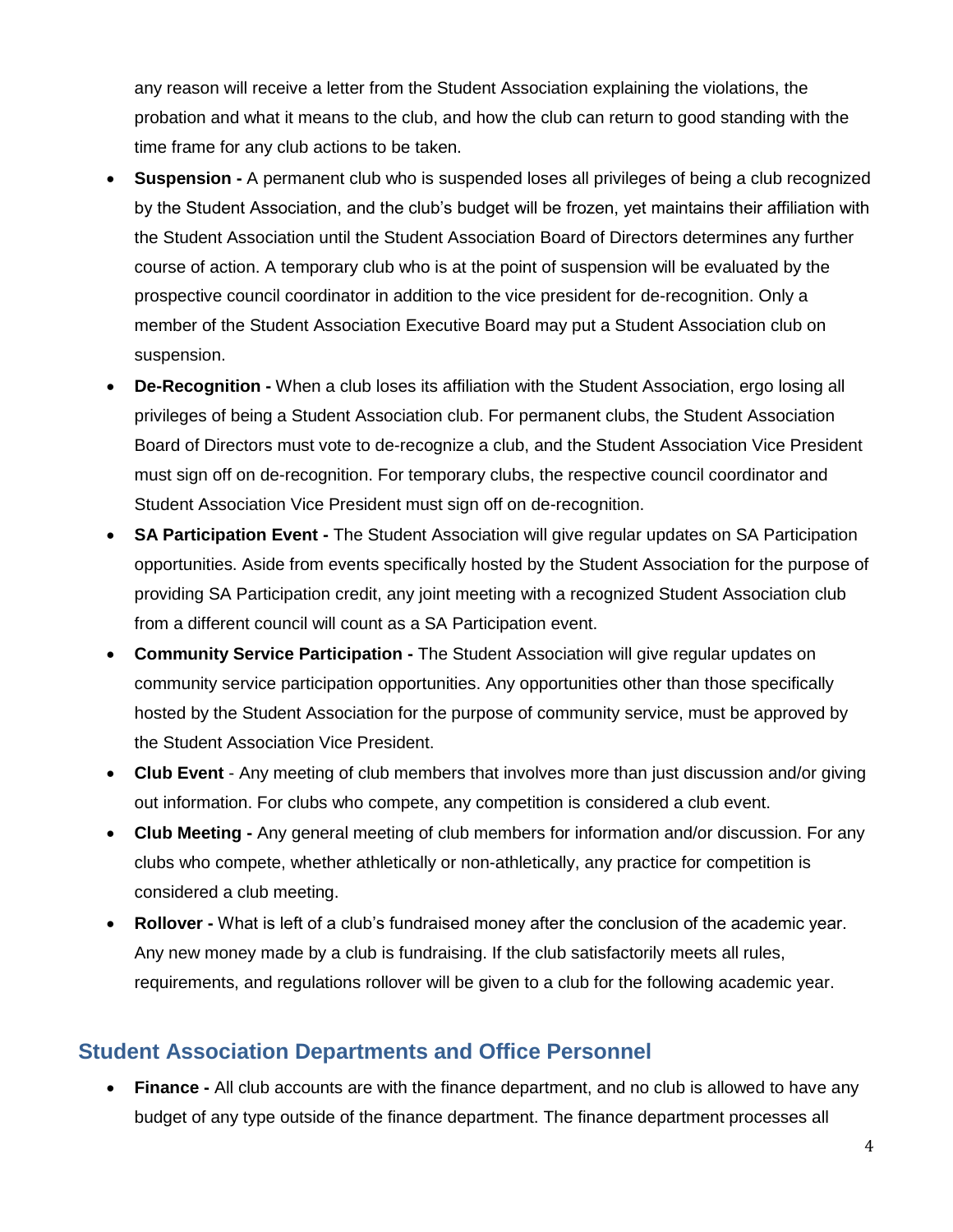monetary-based requests of clubs, and all money fundraised by a club must be handed in to the finance department

- **Club Services -** Plans several different Community Service and Student Association Participation events for clubs to participate in. The department also helps with individual club fundraisers and hosts informational workshops for clubs.
- **Entertainment and Production-** Aside from running all Student Association entertainment events, the department can also help clubs bring in talent as well as find and book a venue for an event or show. They can also help contact agents and review contracts (clubs cannot individually sign contracts). The Production staff can provide sound and technical equipment to the Student Association and all clubs, and a staff member will be present at the club event if the requested equipment requires her/him to be.
- Equipment must be reserved ahead of time by filling out a production request form in the Student Association office. For a complete list of equipment that may be rented out, please see the production request for in the Student Association office.
- **Media and Marketing -** Can help clubs market event by putting (3 Per Academic year) events on the SA Calendar upon proper request. Within the department, there are photographers and videographers that may be booked to take pictures at and record club events, copies of which will then be given to the club(s). Graphic Artists are also available to make marketing materials for clubs. There is no limit to how many items may be designed for a club. For more on flyer and banner policy, please see the "Campus Posting Policies" and "Copies Services Policy" located within this handbook.
- **Elections and Credentials -** Helps the Student Association and its clubs run elections, and resolves election disputes.
- **Office Staff -** The Office Staff can help with mailing, faxing, copying, printing, and help set up appointments with the professional staff and Executive Board. For more on the copying/printing policy, please see the "Copies Services Policy" Policy located within this document.

### <span id="page-5-0"></span>**Club Councils of the Student Association**

- **Each club will be placed in one of the following 7 councils based on the constitutional purpose of each club:**
- **Academic Clubs Council -** A club whose activities and purpose relate to an academic field of study (excluding Engineering)
- **Engineering Clubs Council-** A club whose activities and purpose relate to an engineering field of study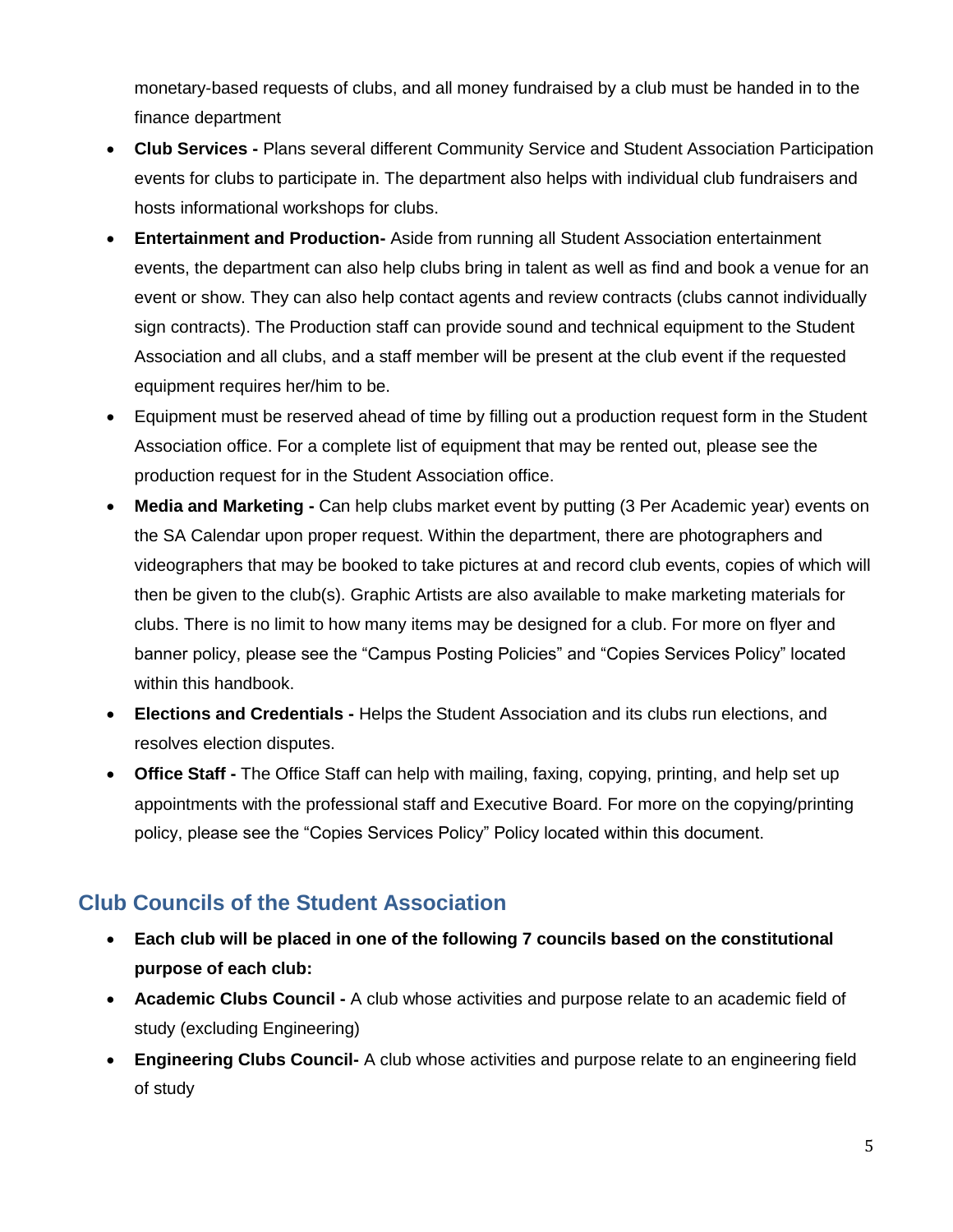- **International Clubs Council** A club whose activities and purpose relate to recognized Nations or Ethnic Cultures outside of the United States
- **People of Color Clubs Council-** A club whose activities and purpose relate to socio-economic, political issues of ethnic groups residing within the United States (does not include religious groups)
- **Special Interest Clubs Council -** A club whose activities and purpose promotes a specific or specialized interest that do not fit into any of the other defined categories
- **Hobby Clubs Council -** A club whose activities are considered hobbies
- **Sports Clubs Council -** A club whose activities and purpose related to competitive team sports as recognized by NIRSA or a collegiate association otherwise not funded through the university All clubs recognized in the Sports Council must be a competing club. Please fill out the Sports Club Form if applying to be in this Council.

# <span id="page-6-0"></span>Rules, Regulations, and Requirements for All Recognized Student Association Clubs

## <span id="page-6-1"></span>**Rules and Regulations**

In addition to any rules set forth in SA's By-Laws, All Student Association clubs at every status must comply with the following:

- **1.** Follow all Student Association, University at Buffalo, SUNY, New York State, and Federal laws, policies, rules, and regulations.
- **2.** Maintain an active membership of at least ten (10) undergraduate students at all times.
- **3.** Only full-time or part time undergraduate students of the University at Buffalo are allowed to hold an executive board position within any Student Association club.
- **4.** All clubs must have, **at minimum**, a President, Vice President, and Treasurer
- **5.** Each Student Association club must maintain a current and approved constitution of the club on record in the Student Association office.
- **6.** All constitutional changes to Student Association club constitutions must not be in contradiction with any Student Association, University at Buffalo, SUNY, New York State, and Federal laws, policies, rules, and regulations, and must be submitted in writing to the Student Association with meeting minutes and vote counts on the constitutional changes. Constitutional changes will only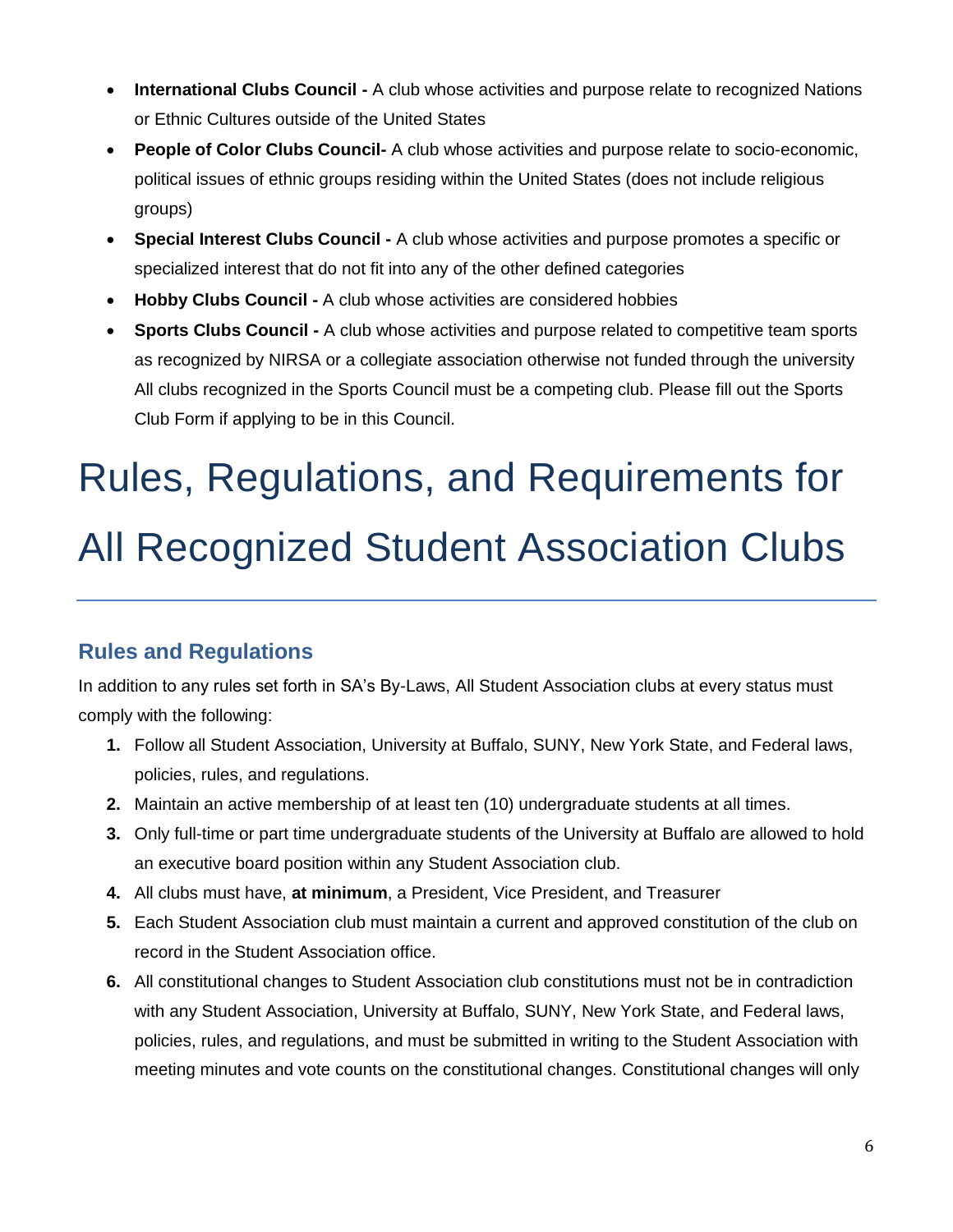go into effect once approved by the respective Council Coordinator and the Student Association Vice President.

- **7.** Must complete a monthly track sheet on SA website. Due dates are at the discretion of the respective council coordinator.
- **8.** Must submit a Club Officer Update Form via the Student Association website each time there is a change within the President, Vice President, Treasurer, or Secretary of the club, and at the end of each spring semester.
- **9.** Must hold club elections for all executive board positions within the club before the last day of classes of each spring semester following the club's constitution.
- **10.** Must attend club orientation each fall semester, and in the spring semester if a club orientation is held. The club representatives at club orientation must sign the Statement of Knowledge and Understanding of the Clubs Policy and Finance Handbook received at club orientation.
	- a. All top 4 members must be in attendance for this club orientation.
	- b. If the club fails to attend, repercussions for the club will follow which will be at the discretion of the Vice President.
- **11.** Must, upon request of the Student Association have an equipment inventory list submitted at the end of each spring semester listing all equipment that will be stored the following academic year. All equipment must be stored on a University at Buffalo campus and accessible to the Student Association, unless proof of other accommodations which do not conflict with Student Association, University at Buffalo, SUNY, New York State, and Federal laws, policies, rules, and regulations can be shown.

### <span id="page-7-0"></span>**Temporary Club Requirements**

- **2 Club Meetings per semester**
- **2 Club Events per semester**
- **2 Student Association Event Participations per semester**
- **2 Community Service Events per semester**
- **2 Fundraising Events per semester**

#### <span id="page-7-1"></span>**Permanent Club Requirements**

- **2 Cub Meetings per semester**
- **2 Club Events per semester**
- **2 Student Association Event Participations per semester**
- **2 Community Service Events per semester**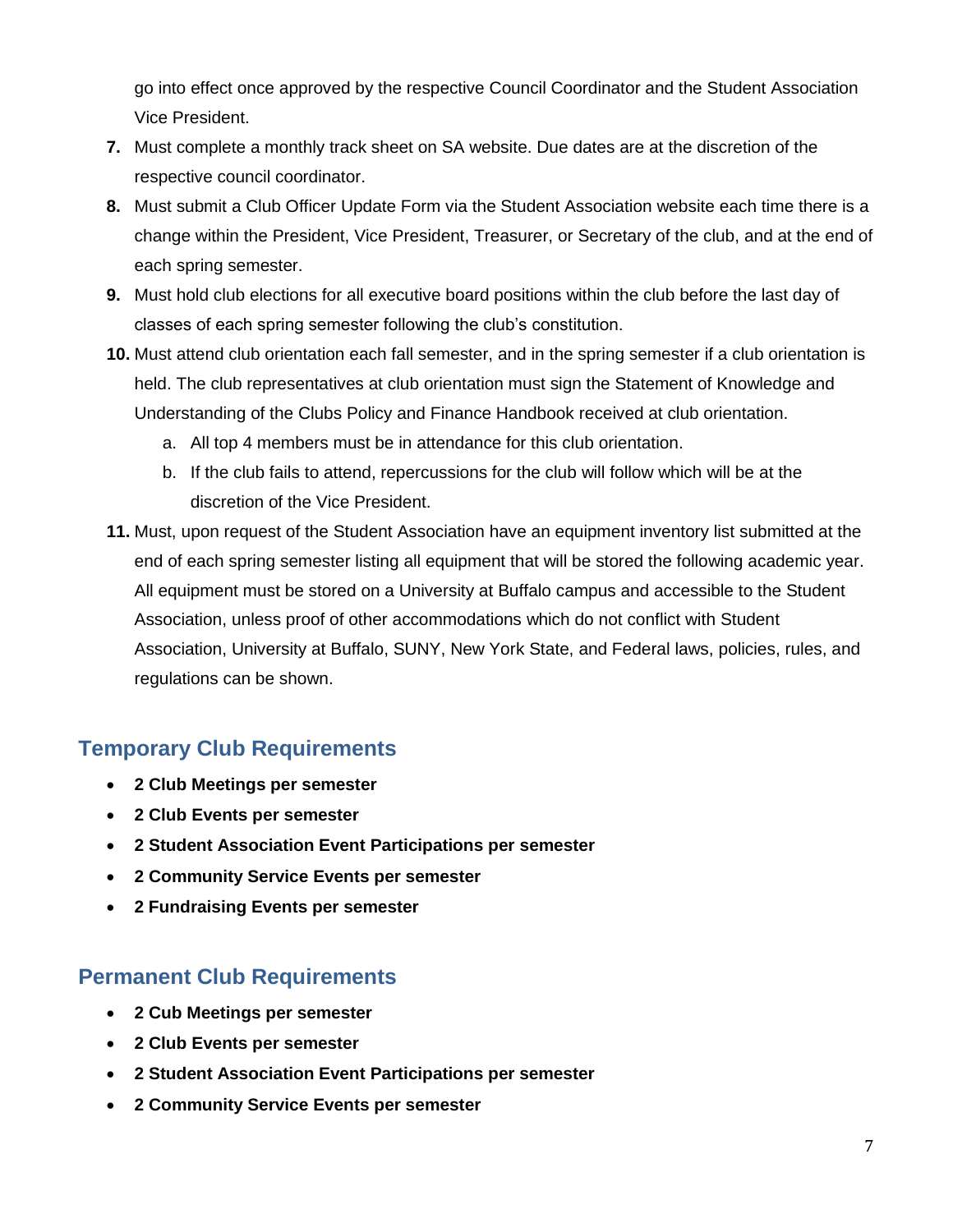• **Fundraise at least 50% of the club's allocated budget for the academic year,** 

<span id="page-8-0"></span>\*\*\*Please note, no events or meetings a club partakes in over summer may count towards any club requirements, unless explicitly approved by the Student Association Vice President well in advance

## Club Status and Privileges

#### <span id="page-8-1"></span>**Club Applicants and Prospective Clubs**

If a University at Buffalo undergraduate student, or group of undergraduate students, desires to start a recognized Student Association club, they must fill out the "Recognition Application" on the Student Association website. This is the club applicant stage.

Once the application is submitted to the Student Association Vice President, the status has changed to Prospective Club. Prospective clubs are not recognized organizations under the Student Association and have no privileges given to Temporary Clubs or Permanent Clubs.

#### <span id="page-8-2"></span>**Becoming a Temporary Club**

All Prospective Club "Recognition Application" must be reviewed by the Student Association Vice President, the council coordinator whose council the Prospective Club will be part of should they become recognized, and either the Student Association's Administrative Director or the Student Association's Associate Administrative Director. In order for Prospective Club's application to be reviewed the Prospective Club must be comprised of at least ten (10) University at Buffalo undergraduate students, cannot duplicate purposes or services (in majority) of other recognized Student Association clubs, must not be in violation of, and will not be in violation of Mandatory Student Activity Fee guidelines, Student Association, University at Buffalo, SUNY, New York State, or Federal laws, regulations, and policies. Additionally, the Prospective Club's "Recognition Application" packet must be satisfactorily completed and approved by the Student Association Vice President and the council coordinator whose council the Prospective Club will be part of before moving on the constitution phase. After the application is approved the Prospective Club's coordinator will work with the club to create a club constitution. To help student's write a constitution SA has developed a constitution template that all prospective clubs are encouraged to use. Once the club has submitted their constitution it must be reviewed and by the Student Association Vice President, the council coordinator whose council the Prospective Club will be part of should they become recognized, and either the Student Association's Administrative Director or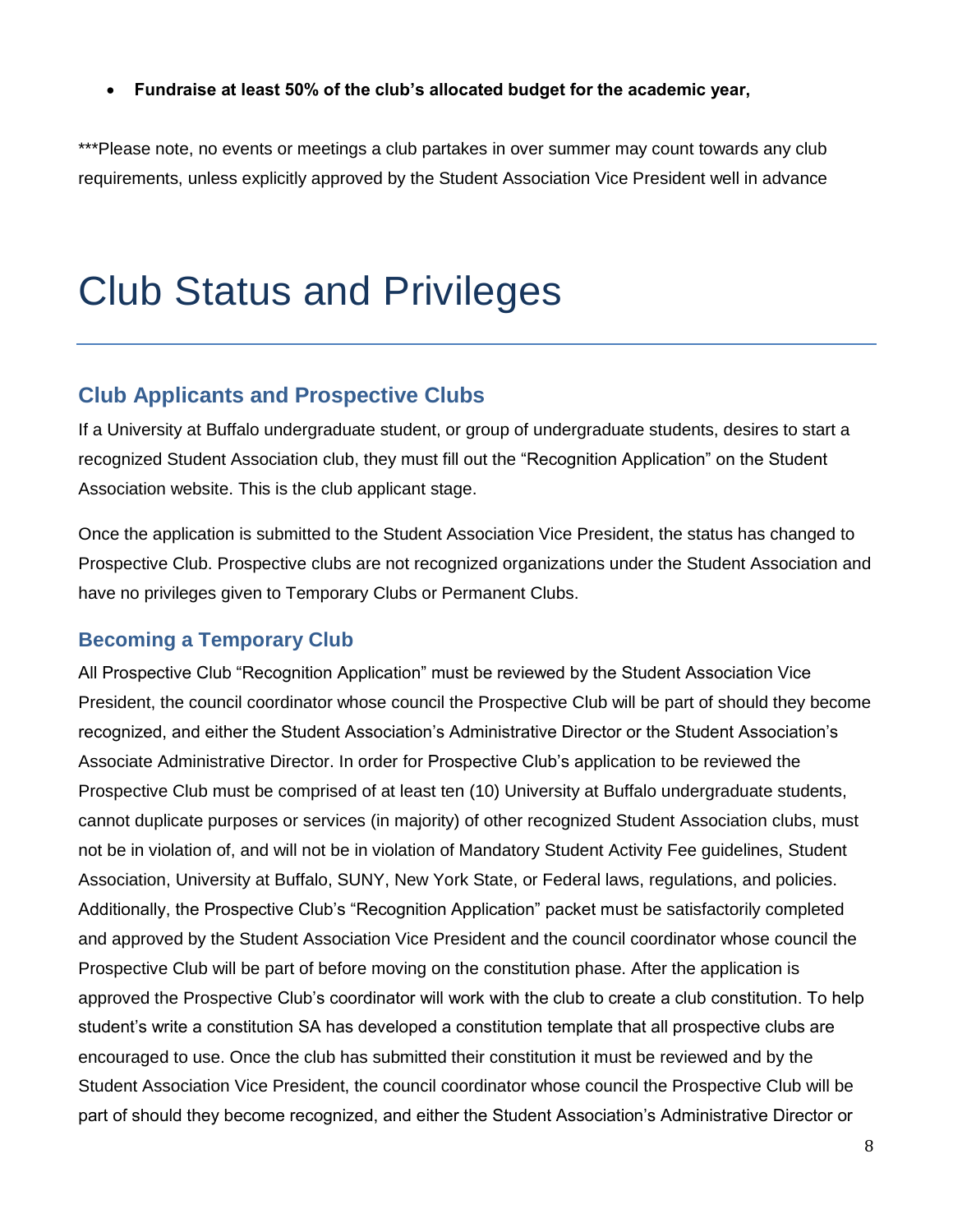the Student Association's Associate Administrative Director. Once the prospective club's constitution has been approved by the Student Association Vice President, the council coordinator whose council the Prospective Club will be part of should they become recognized the club will be invited to attend a "new club orientation" where the VP (or Coordinator if indicated by the Vice President) will go over the policies, rules, regulation and requirements of being a club. Once the has attended the orientation the Vice President and Coordinator will sign the Club Recognition and Summary form officially making the club a Temporary Club of the Student Association.

### <span id="page-9-0"></span>**Temporary Club Status**

#### <span id="page-9-1"></span>**Being a Temporary Club**

#### <span id="page-9-2"></span>**Rules, Regulations, and Requirements**

Temporary Clubs must meet the rules, regulations, and requirements expressed in the "Rules, Regulations, and Requirements for All Recognized Student Association Clubs" of this document

#### <span id="page-9-3"></span>**Privileges of Temporary Clubs**

1. **Club Mail -** All mail will be received and distributed by the finance department located in 350 Student Union. Clubs receiving mail, should be addressed as follows:

## **(Club Name) Student Association 350 Student Union Buffalo, NY 14260**

Additionally, any receipts or other finance related items that need to be delivered to the Student Association Finance Department should be addressed to the same address with the added line

- **"Attn: Finance Department"**
- 2. **Flyer and Banner Copying/Printing -** All recognized Student Association clubs have access to Student Association staff who will design a club logo, flyer, or banner as well as print and copy such materials. For more information regarding this policy, please see the "Campus Posting Policies" and "Copes Services Policy" located within this handbook.
- 3. **Access to Fax Machine and Phones -** Recognized Student Association clubs may use the Student Association's phones and fax machine for club business. The Student Association Fax Number is 716-645-2112. Please ensure all faxes received by the club will include "**Attn: (Club Name)."** All club faxes received will be put in the respective club's mailbox.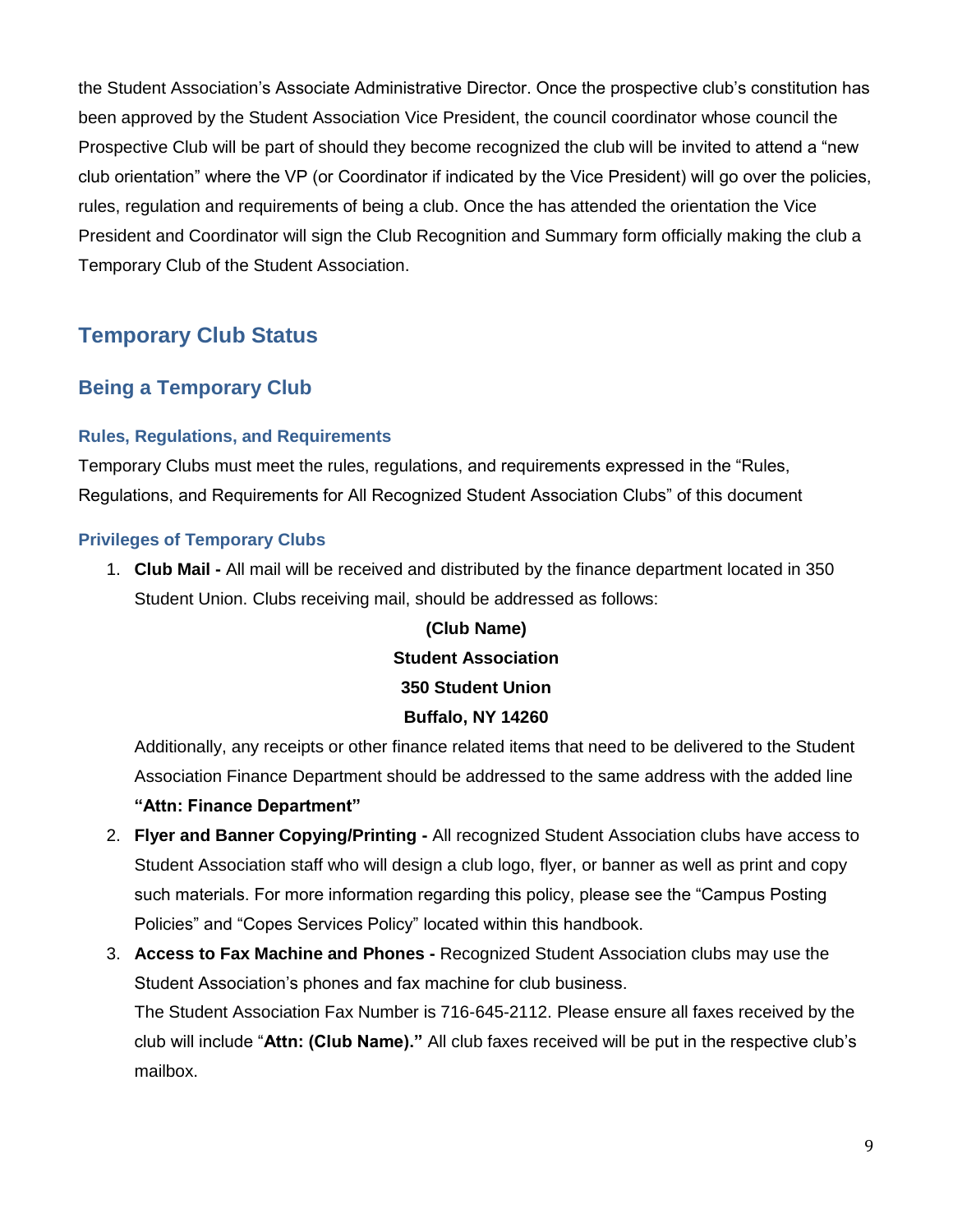The Student Association phone number is 716-645-2950. If expecting a call or message, please ensure that the caller brings attention to the club he or she is trying to contact. Office Personnel will e-mail a member of the respective club's executive board with information about the call or message.

- 4. **Access to the Services of all Student Association Departments -** Clubs may use the resources and services provided by all Student Association departments so long as the services and resources provided by that department are able help further that club's recognized aims, goals, and purpose(s). For more information on all Student Association Departments, see the Student Association departments and office personnel section included within this document.
- 5. **Room and Space Reservations -** Student Association recognized clubs are able to reserve rooms and space for use of meetings and events throughout North and South Campus. This includes the ability for the club to table in the Student Union lobby. For more information on reserving rooms and space please see the Student Union Room Reservation Policy and the Student Union Tabling Policy. Reservations can be made by logging onto UBLinked and creating an event for the club.
- 6. Club Websites Clubs use UBlinked to access a club website where they may advertise their purpose and events to UB undergraduate students. For questions/concerns with UBlinked, please contact the office of student engagement.

#### <span id="page-10-0"></span>**Maintaining Temporary Status**

All temporary clubs must follow and obey the rules, regulations, and requirements set forth throughout this document for temporary clubs in order to maintain temporary status.

#### <span id="page-10-1"></span>**Timeline**

Temporary clubs must have been in compliance with all rules, regulations, and requirements set forth in this document for two full, consecutive semesters in order to appear before the Student Association Board of Directors in an attempt to gain permanent status.

Any club who has not been in compliance with all rules, regulations, and requirements set forth in this document for two full, consecutive semesters, may be granted a third semester of temporary recognition at the discretion of the Vice President and respective council coordinator. A meeting must also occur before a decision is made about whether or not the club will receive a third semester. After three semesters, if a temporary club has not met all rules, regulations, and requirements for two consecutive semesters, regardless of previous status, they will be derecognized.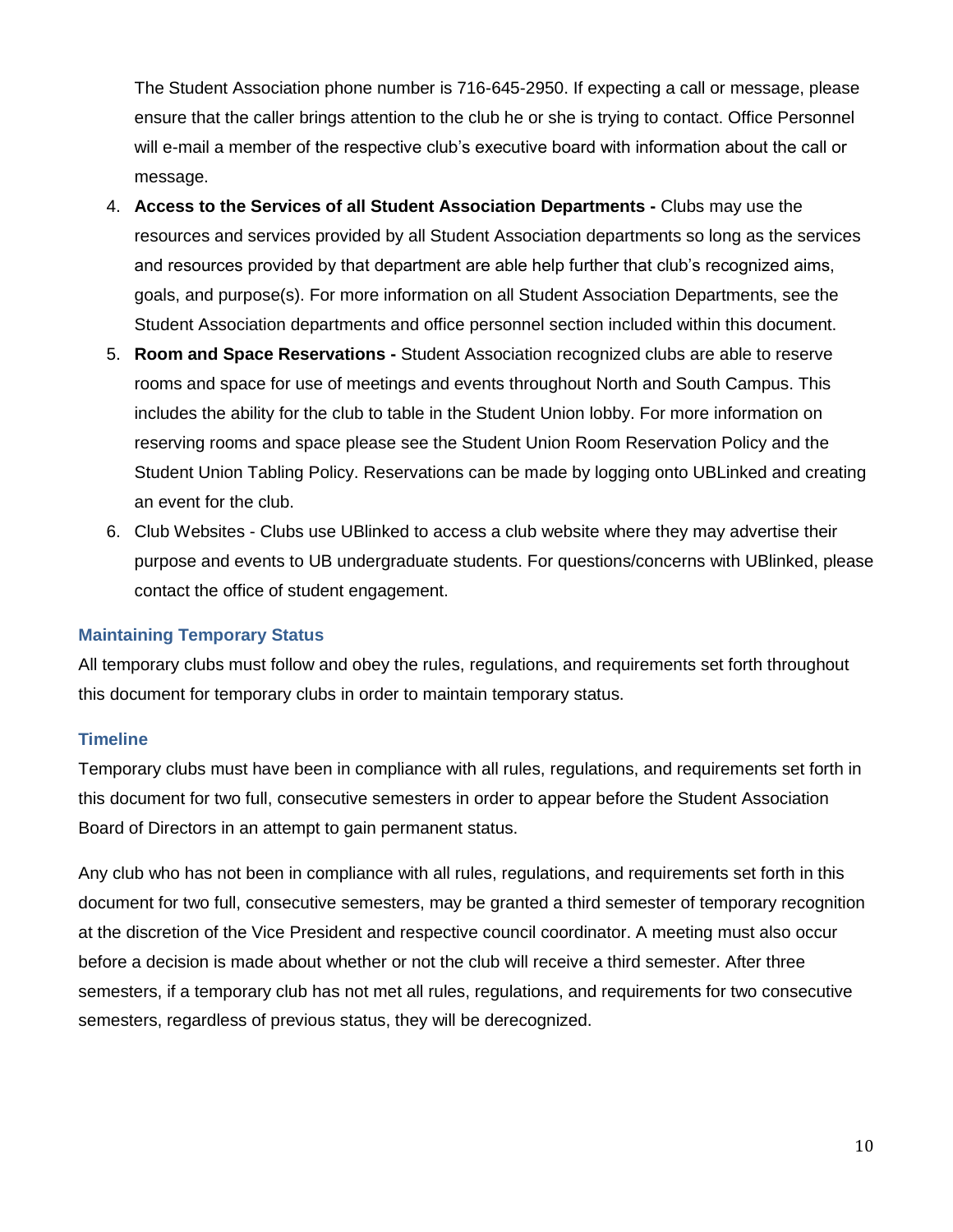#### <span id="page-11-0"></span>**Becoming a Permanent Club**

In order to appear before the Student Association Board of Directors to seek permanent status, a temporary club must meet the rules, regulations, and requirements of temporary clubs as stated in the "Rules, Regulations, and Requirements for All Recognized Student Association Clubs" located within this document. In addition a club should be able to prove its sustainability.

#### **Board of Directors Recognition Process**

- 1. The meeting must be a properly called meeting of the Student Association Board of Directors where quorum is met.
- 2. The club may present to the Student Association Board of Directors detailing its purpose, activities, and why it should gain permanent status
- 3. The Student Association Board of Directors may have a question and answer session with the temporary club
- 4. The club will be made aware of the Student Association Board of Directors' decision once it has been rendered.

The Student Association Board of Directors may either choose to move the temporary club to permanent status, at which time all permanent status rules, regulations, and requirements apply immediately, or may choose to keep the temporary club at temporary status, and there will be no change in the rules, regulations, and requirements the temporary club must comply with. If Board of Directors chooses to keep a club temporary the Student Association Vice President and respective Club Coordinator may decide to derecognize the club or set a new timeline for the club before they can go back to the Board of Directors to seek permanent recognition.

#### <span id="page-11-1"></span>**Permanent Club Status**

#### <span id="page-11-2"></span>**Being a Permanent Club**

#### <span id="page-11-3"></span>**Rules, Regulations, and Requirements**

Permanent Clubs must meet the rules, regulations, and requirements expressed in "Rules, Regulations, and Requirements for All Recognized Student Association Clubs," of this document.

#### <span id="page-11-4"></span>**Privileges of Permanent Clubs**

All permanent clubs are granted the privileges given to temporary clubs as expressed in the "Privileges of Temporary Clubs" located within this document in addition to the following privileges:

**1. Access to Student Association Vehicles for Official Club Business -** The Student Association maintains vehicles for permanent clubs to use for official club business. For further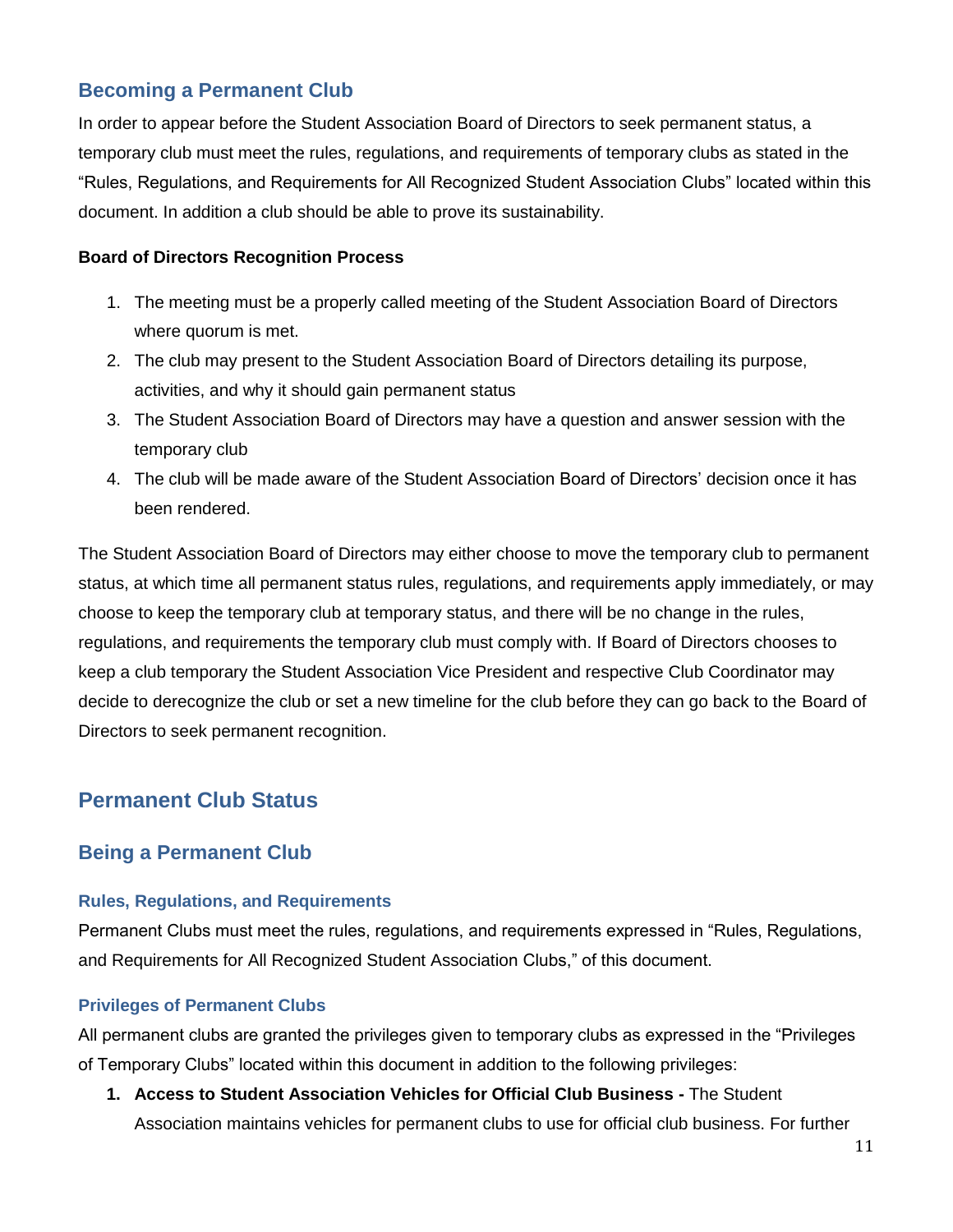information on reservation and rental policy, please see the "Vehicle Policy" located within this handbook.

- **2. Ability to Apply for a Club Office through the Department of Student Unions -** Every year the Department of Student Unions allows permanent SA clubs to apply for office space. More information is made available by the Department of Student Unions each spring semester.
- **3. Ability to submit an Alcohol Request for Club Events -** Permanent clubs may apply to have a cash bar at their club events. For more on this policy please see the "Alcohol Policy" located within this handbook.
- **4. Club Budget -** The Student Association allows permanent clubs to apply for a club budget. Budget packets will be made available in the spring semester and allow permanent clubs to apply for a budget for the following academic year. The process will be announced and handled through the Student Association Treasurer.
- **5. Club Listserv -** Permanent clubs are eligible to receive access to a club listserv for distributing club information on a bulk level. For more information and assistance, please speak to the professional staff in the Student Association Office.

#### <span id="page-12-0"></span>**Maintaining Permanent Status**

All permanent clubs must follow and obey the rules, regulations, and requirements set forth throughout this document for permanent clubs in order to maintain permanent status.

#### <span id="page-12-1"></span>**Consequences of Non-Compliance with Student Association Policy**

All clubs which fail to comply with all rules, regulations, and requirements set forth may lead to the club being put on probation at the discretion of the respective council coordinator or Student Association Vice President; being suspended by any of the Student Association Executive Board members; being investigated, and/or financially sanctioned by the Student Association Board of Directors; being financially sanctioned by any of the Student Association Executive Board members; and/or being derecognized by the Student Association Board of Directors and Vice President for permanent clubs or the Student Association Vice President and the respective council coordinator, together, for temporary clubs.

Additionally, the Student Association Executive Board and the respective council coordinator reserve the right to freeze the budget line(s) of any club, or place any club on probation who fail to comply with any rule, regulation, or requirement set forth by the Student Association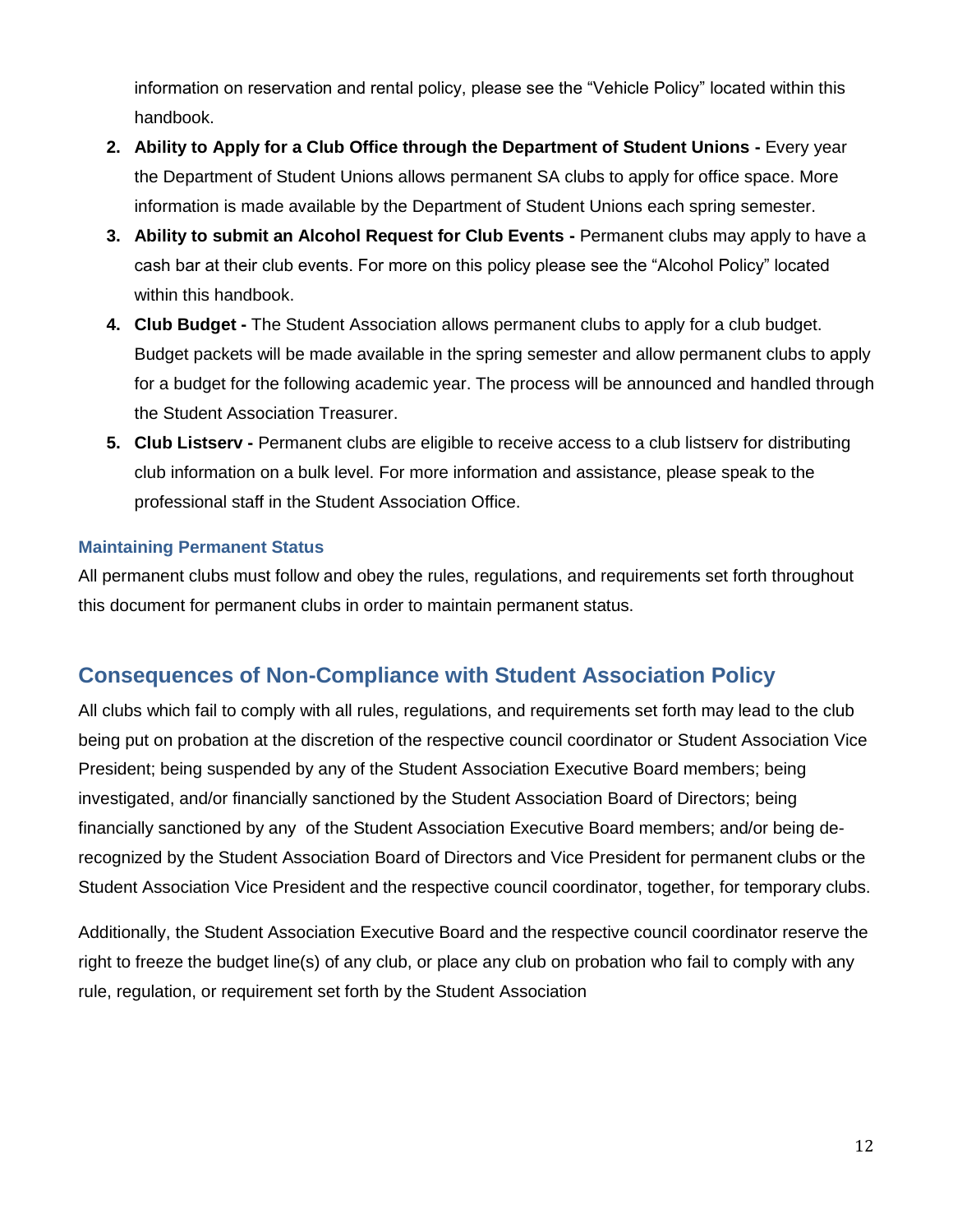# <span id="page-13-0"></span>Title IX Policy for Student Association **Clubs**

## <span id="page-13-1"></span>**Title IX**

Title IX prohibits discrimination on the basis of sex in any educational program or activity that receives federal financial assistance. Both men and women have a right to equal access under Title IX. Title IX is commonly associated with equity in athletic facilities and opportunities. While Title IX covers these areas, it also protects both men and women against gender-based discrimination in any school program or activity. It also requires schools to take appropriate action in cases of sexual harassment and sexual assault.

### <span id="page-13-2"></span>**Mandated Reporting as Student Leaders**

As club executive board members, you are student leaders who represent the Student Association and the UB at all times. As such, you have a responsibility to report instances of sexual harassment and assault. The Student Association wants to ensure that you are prepared to appropriately and properly handle this responsibility. Although, SA encourages all executive board members to be trained, only the top four members of all club executive boards will be required to **complete a Bystander Intervention Training which will be planned by a Student Association staff member.** 

- Request a special training for your club; you must have more than twenty participants to request your own Bystander Intervention Training.
	- $\circ$  To request a training: complete Wellness Education Services Program Request Form online: https://www.buffalo.edu/studentlife/who-we-are/forms/request-a-workshop/healthworkshop.html#title\_1979727926 and select Bystander Intervention Training.

Your attendance will be confirmed by your UB Card at the training. **Failure to complete the mandatory training will result in a frozen budget and inability to use any services from Student Engagement or the Department of Student Unions.**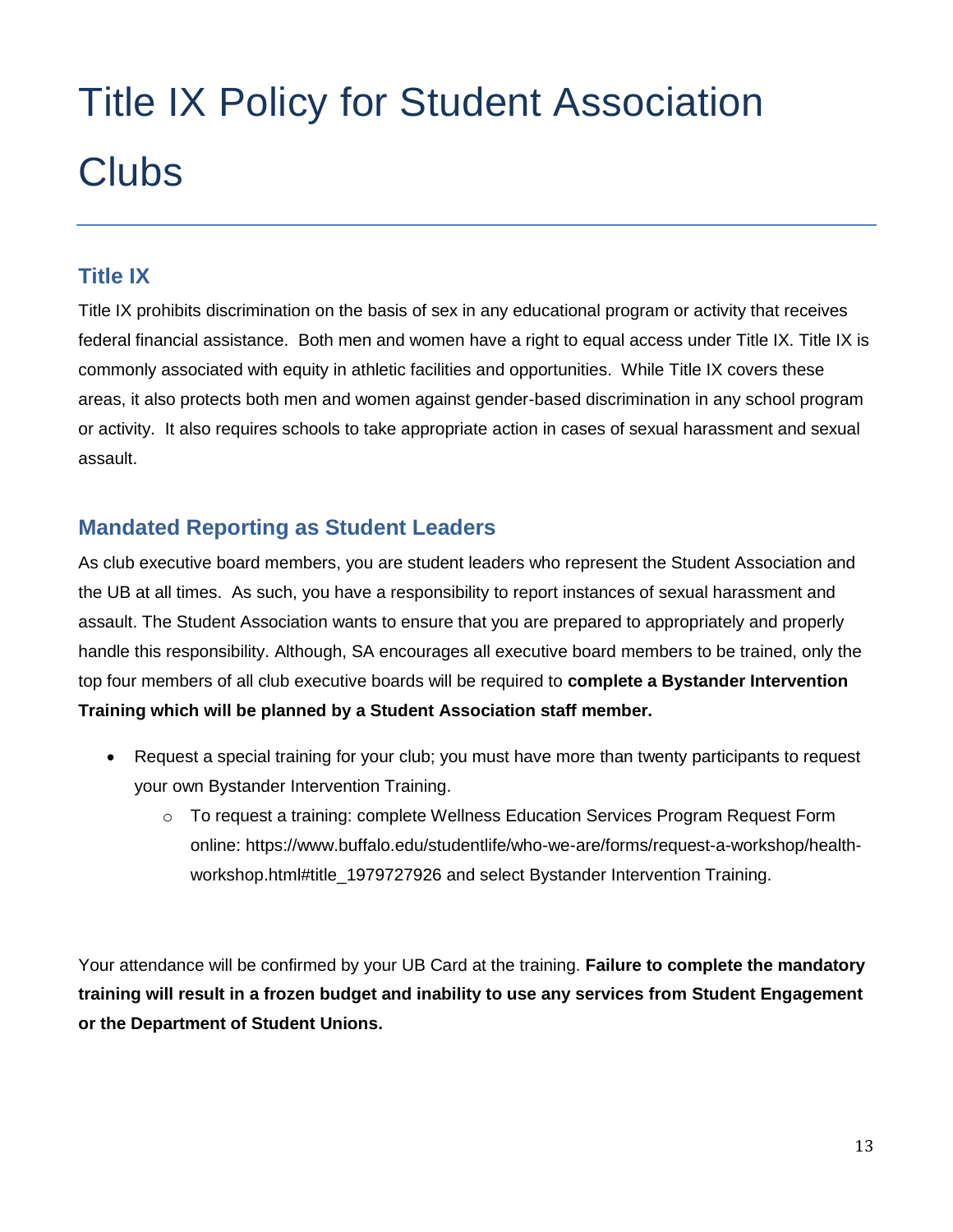## <span id="page-14-0"></span>Vehicle Policy

### **To Reserve a Vehicle**

- 1. Must be a club in Good Standing
- 2. Drivers must pass a van test by the Transportation Manager or their designee.
	- a. To schedule an appointment for a van test, you must visit the SA website and fill out the corresponding forms. The transportation coordinator will email you to schedule an appointment after it is determined that you have met all requirements,
- 3. Drivers must be at least 21 years of age and hold a valid NYS Drivers License and fill out permanent driver form.
- 4. **Drivers will be subject to a DMV check.** SA performs this check through the NYS Lens Program. No potential driver will be allowed to drive other than for the vehicle test until the Lens report has been received and checked by the SA office (receiving the report may take up to a week). If a Lens report comes back with four (4) or more points on their license, driving privileges will not be given to that individual.
- 5. SA receives updates to the Lens reports any time a driver incurs changes. If at any point an update makes an approved driver ineligible their driving privileges will be revoked immediately. These reports are confidential and may only be viewed upon written request by the individual whose name is on the lens report.
- 6. Must have a PO Number before the reservation is made

### **The Request**

All Requests must be made at least fourteen (14) days in advance and no more than a semester in advance. Request, are to be submitted to the Transportation Coordinator via their mailbox in 350 Student Union. There are five request forms, 2 for vans, 2 for trucks and one for cargo vans. Van forms are broken down into 2 requests, one is within a 100 miles; the other is, outside 100 miles. The same is true for the truck requests. There is only one request form for the cargo vans because they are not allowed outside the greater buffalo area. A FORM MUST BE FILLED OUT FOR EVERY VEHICLE YOU ARE REQUESTING EVEN IF IT IS FOR THE SAME TRIP. Example if you want 5 vans you need to fill out 5 van forms.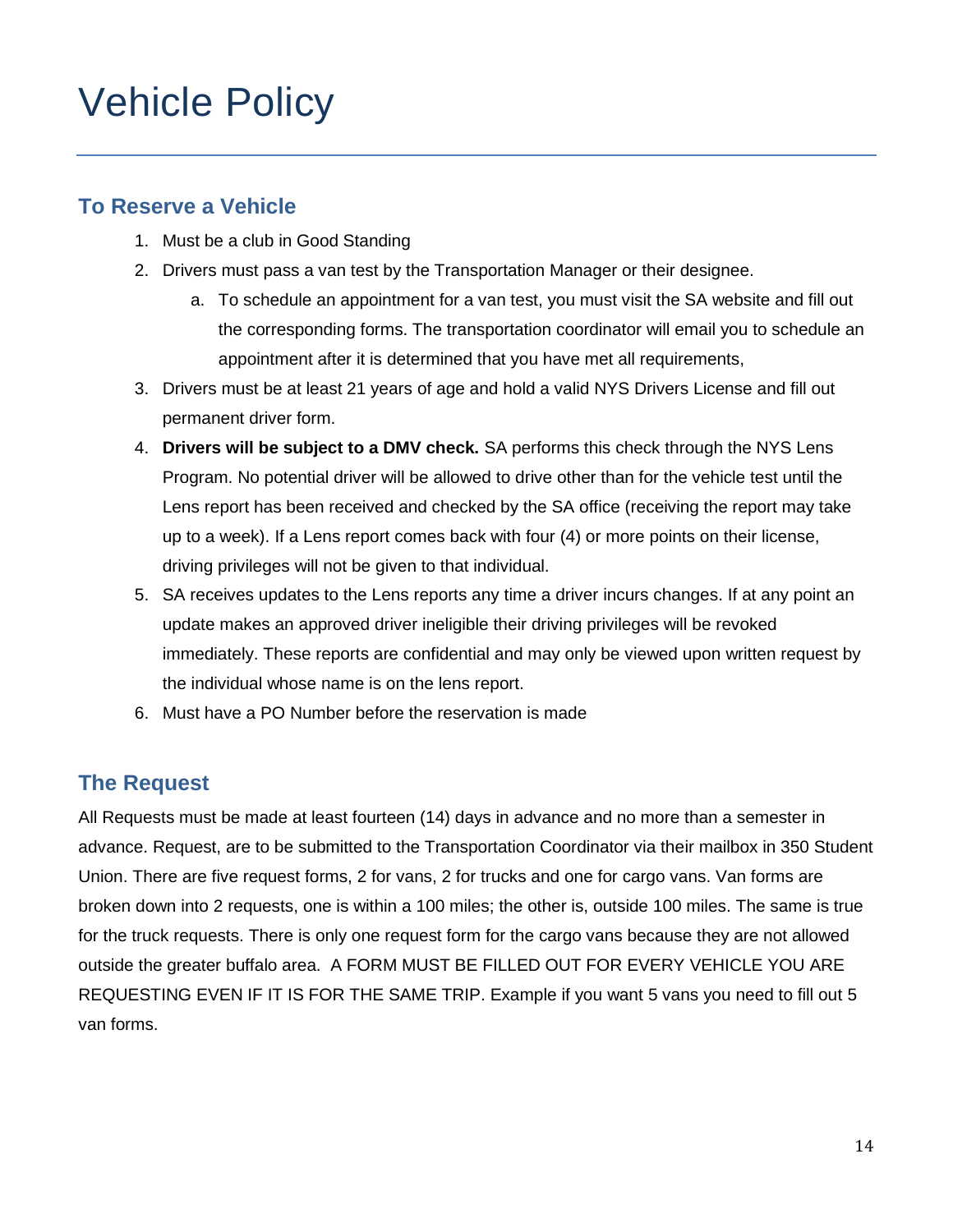## **The Form**

- 1. Form must be filled out completely, Legibly, and correctly or it will be denied
- 2. A list of all students traveling in the vehicle must be filled out with their names, person number and their cell number (a person cannot be listed in multiple vehicles)
- 3. Proper documentation must be attached. This documentation must include proof of event, event time and location at the very least. **SA may at any time request more information or different documentation**.
- 4. All requests require that you attach a map/directions of where you are going and the estimated mileage for the trip.
	- a. Please note: Feel free to use resources on the internet such as google maps or any online travel planner to print out your map and other travel requirements.
- 5. You must include all locations that you will be traveling to.
	- a. Example: Your club is traveling to North Caroline and you are going to stay at Ted's house along the way. Ted's house is 50 miles off of the estimated directions. List that additional mileage to get to and from Ted's house and the reason for the extra mileage.
	- b. If you are staying at a hotel and must drive to a different location for your event estimate the distance and list the additional mileage and reasons
	- c. If you plan on driving to dinner or to see any sight list the estimated additional mileage and reasons
- 6. Form(s) must be turned in to Transportation Coordinator
- 7. Form(s) will go through the approval process
	- a. The Transportation Coordinator and SA E-Board approve all requests
	- b. Vehicles going outside a hundred miles are subject to approval by university officials in addition to the SA E-Board.
- 8. You will receive a notification by email for whether you have been approved or denied for the vehicle.

## **Trucks and Cargo Vans**

The trucks and cargo vans follow all of the above stated policies and procedures. To reserve either a truck or cargo van you must pass an additional vehicle test for the respective vehicle. If you no not pass you will not be eligible to reserve or drive trucks or cargo vans.

The trucks and cargo vans can only be reserved for specific purposes and are not available to all clubs for use unless the use falls within those purposes. The Cargo vans may only travel the greater buffalo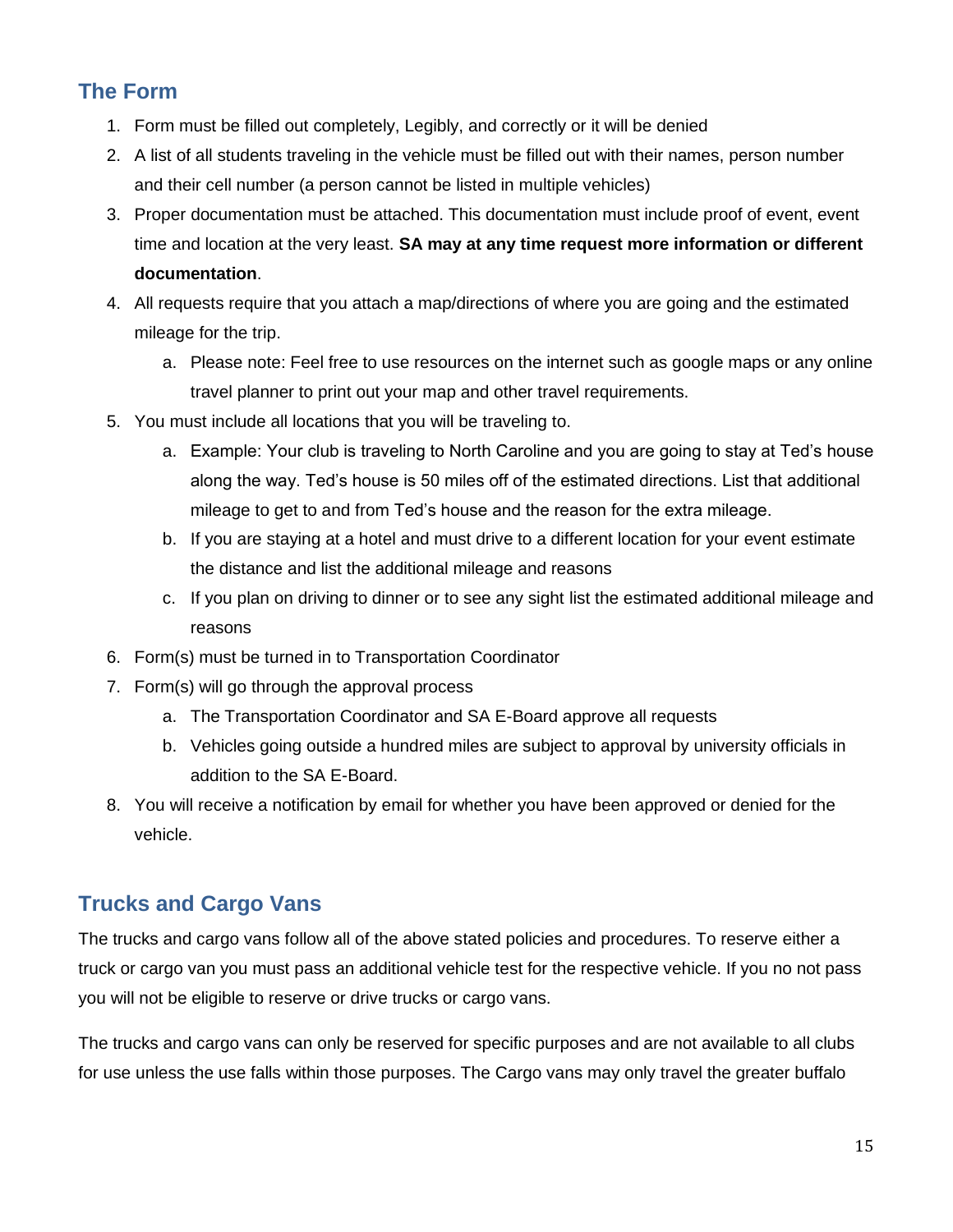area (roughly within 20 miles of the school). **Please contact the transportation coordinator with any specific cargo van questions.** 

### **Picking up a Truck or the Cargo Van**

If you have been approved for a vehicle:

- 1. The driver(s) of the vehicle(s) must come to the SA Office, 350 SU, and speak to the Transportation Coordinator, Administrative Director, or Associate Administrative Director by 4:00pm and:
- 2. Sign out Vehicle
- 3. Pick up keys
- 4. Pick up a Vehicle Return Form
- 5. Check the vehicle to see if there are any problems let Transportation Coordinator, Administrative Director, or Associate Administrative Director know before you take the vehicle out of the parking lot
- 6. Make sure the gas tank **is full. If it is not let the Transportation Coordinator, Administrative Director, or Associate Administrative Director know** before you leave.
- 7. If you do not you will **NOT** be reimbursed for the first tank of gas.
- 8. All vehicles must be signed out using the correct procedure. If a vehicle is taken out without being signed out by the Transportation Coordinator, Administrative Director, or Associate Administrative Director the vehicle will be reported stolen and you may face criminal charges.

#### **Returning a Truck or Cargo Van**

#### **Before you return the Vehicle**

- 1. Make sure your gas tank is full
	- a. If you don't fill the gas tank your club will be charged \$100
	- b. Do not return the vehicle at the level of gas that you received it if it is not full. Your club will be charged \$100.
- 2. Check your vehicle for any scratches dents etc…
	- a. All Damage must be reported
- 3. Clean your vehicle
	- a. If vehicle is not clean your club will charged \$100
	- b. If a vehicle is returned with open Alcohol bottles/cans or smelling of Alcohol, your club will lose its vehicle privileges for the remainder of the year. (i.e. A van is returned in September smelling of beer. Your club will be charged the cost of cleaning the van until it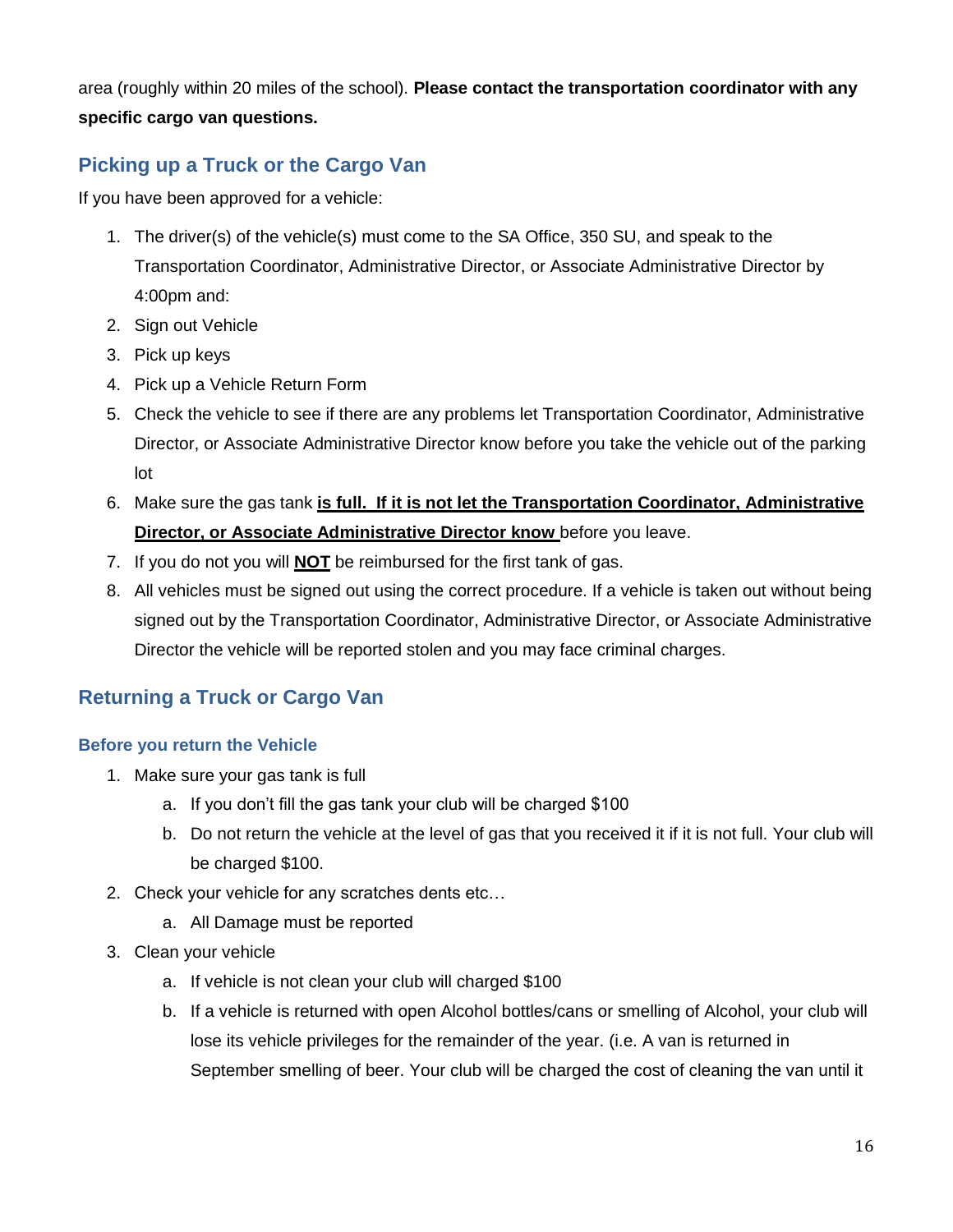is clean (no longer smells). You will also not be eligible to take an SA van out again until the next school year.)

- 4. Fill out vehicle return form completely
- 5. Vehicles must be parked in a SA spot in Jarvis Lot or there will be a \$100 charge.

Please Note: your club can incur up to \$1,000 in charges for incorrectly retuning vans.

#### **Returning the Vehicle**

#### 1. **KEYS MUST BE TURNED IN BEFORE NOON ON THE DAY IT IS DUE TO BE RETURNED**

- a. There will be a charge of \$100 a day for any vehicle not turned in on time
- 2. Bring Vehicle Return Form and keys to office and turn into the Transportation Coordinator, Administrative Director, or Associate Administrative Director
	- a. If Vehicle Return Form is not filled out or returned with the Key there will be a \$100 charge.
- 3. Your vehicle will then be checked by the Transportation Coordinator or their designee
	- a. The cost of repairs for any damages a vehicle sustains while signed out to your club will come out of your budget. If we need to use our insurance because of an accident the club will be responsible for paying the insurance deductible.

**In case of an emergency** where you think you may arrive later than noon, please email Amanda Hess (alj7@buffalo.edu)

#### **Other Penalties**

- 1. If you lose the vehicle keys
	- a. Your club will be charged \$100 or the cost of replacement whichever one is greater.
- 2. Any traffic or parking tickets incurred are the responsibility of the driver. There will be \$100 charge per month for every month the driver who is responsible for getting the ticket paid does not do so.
	- a. Proof that the ticket has been paid must be brought to the SA office and kept on file.
- 3. The SA vehicles have the office phone number on the side of them. If we receive two or more reports of bad or dangerous driving your driver privileges will be suspended.
- 4. All mileage for any trip will be checked for reasonableness. Your club is responsible for accounting for all mileage placed on the vehicle. On the back of the Vehicle Return Form you will find places to enter information about your mileage usage. SA will allow for a reasonableness threshold of 10% of the total mileage used. Clubs who go over this threshold without approval or explanation your club will be charged a dollar for every mile traveled beyond the threshold.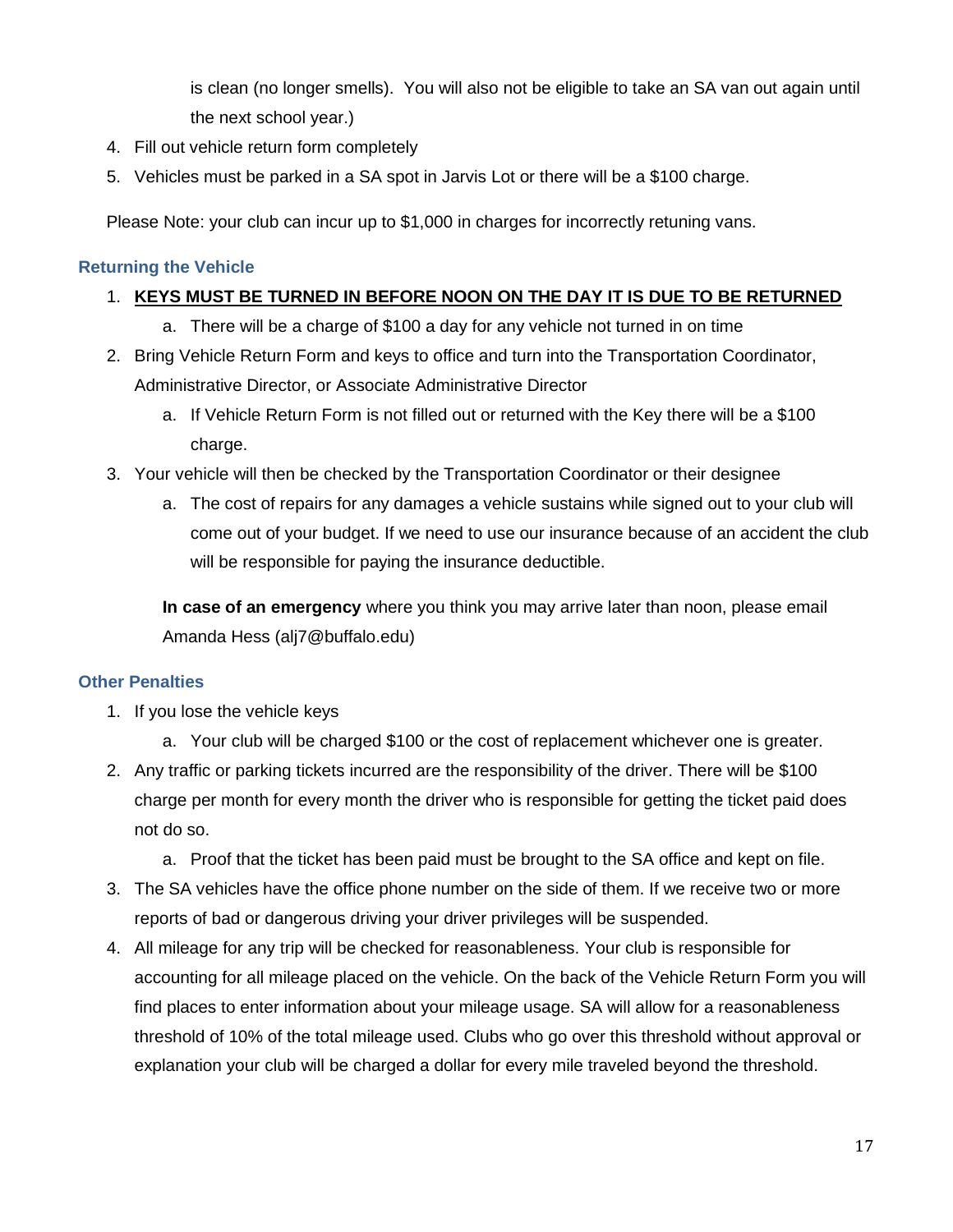#### **In Case of an Accident**

You will find an envelope in the glove compartment of the vehicle that will have all the documents you need and the phone numbers to call in the event of an accident.

- 1. Call 911 immediately
- 2. Call SA Office
	- a. If on a weekend call Transportation Coordinator or an SA E-Board Member (Numbers will be listed on the front of the emergency envelope.)
- 3. Call AAA (If car is not drivable or needs repairs)
	- a. SA has AAA there will be a copy of it in the vehicle's glove compartment
	- b. Get information about where the vehicle is being taken.
- 4. Before you leave the accident scene get a police report
- 5. If the accident is found to be your fault your club will be charged the cost of the repairs and the driver will lose driving privileges. (IF YOU GET A POLICE REPORT)
- 6. Any club that gets into an accident and does not bring in a police report the entire club will lose vehicle privileges.

#### **Any accidents/or damage must be reported to SA IMMEDIATELY.**

## **Any accident must also be reported to the police immediately. DO NOT LEAVE THE SCENE OF AN ACCIDENT UNTIL THE POLICE HAVE GIVEN YOU A POLICE REPORT!!!!**

#### **In Case of Breakdown**

If your vehicle has broken down call AAA

- 1. SA has AAA there will be a copy of it in the vehicle's glove compartment inside the emergency envelope
- 2. Call the SA Office
	- a. If weekend Call Transportation Coordinator or a SA E-Board Member
	- b. The phone numbers can be found on the outside of the emergency envelope

#### **Vans**

SA does not own its own van fleet. We do however have 8 vans on permanent rental from Enterprise for club use. Because we do not own the vehicles clubs must go to the enterprise location to pick them up.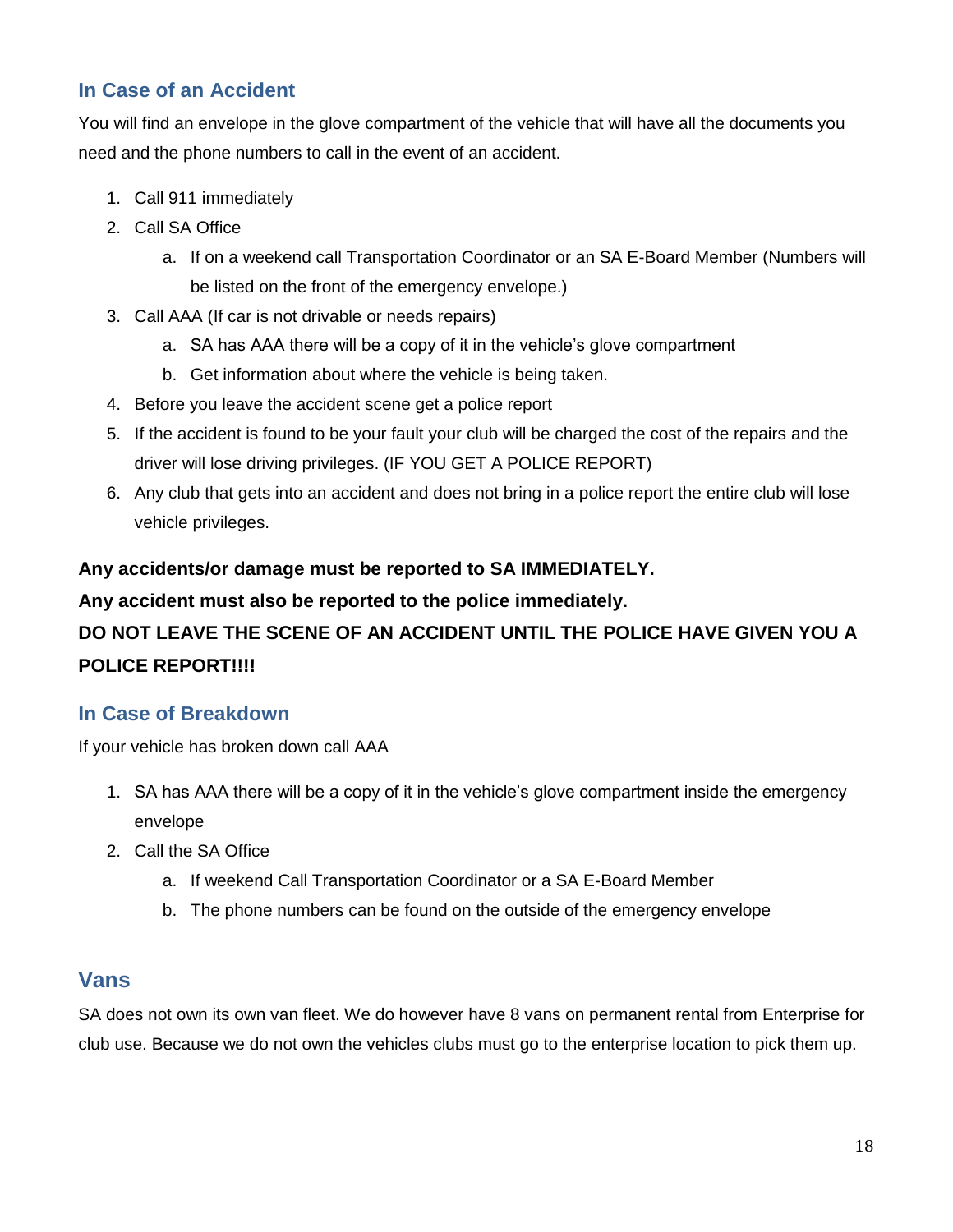#### **Picking up a Van**

Due to the fact that SA does not own the vehicles clubs must go to the enterprise location to pick them up. We also need to schedule the pickup times. The following is the procedure for picking up an Enterprise van.

- 1. When you receive the email stating your club is approved you will also have to sign up for a van pick up time.
- 2. The Enterprise where our rentals are kept is not staffed all day. You MUST sign up for a pickup time or you will not be able to pick up the vehicle.
- 3. If for any reason you must change your pickup time you must inform the Transportation Coordinator immediately.
- 4. When you get to Enterprise at the predetermined time you will work with the Enterprise agent to sign out the van.
- 5. The Enterprise agent will give you a vehicle return form

#### **How to get to Enterprise**

- 1. You can either drive yourself and leave your vehicle at enterprise
- 2. Drive with a friend and take both the vehicle and the van or
- 3. Get a ride from the transportation manager.

#### **Returning the Van**

#### **Before you return the Vehicle**

- 1. Make sure your gas tank is full
	- a. If you don't fill the gas tank your club will be charged \$100
	- b. Do not return the vehicle at the level of gas that you received it if it is not full. Your club will be charged \$100.
- 2. Check your vehicle for any scratches dents etc…
	- a. All Damage must be reported
- 3. Clean your vehicle
	- a. If vehicle is not clean your club will charged \$100
	- b. If a vehicle is returned with open Alcohol bottles/cans or smelling of Alcohol, your club will lose its vehicle privileges for the remainder of the year. i.e. A van is returned in September smelling of beer. Your club will be charged the cost of cleaning the van until it is clean (no longer smells). You will also not be eligible to take an SA van out again until the next school year.
- 4. Fill out vehicle return form completely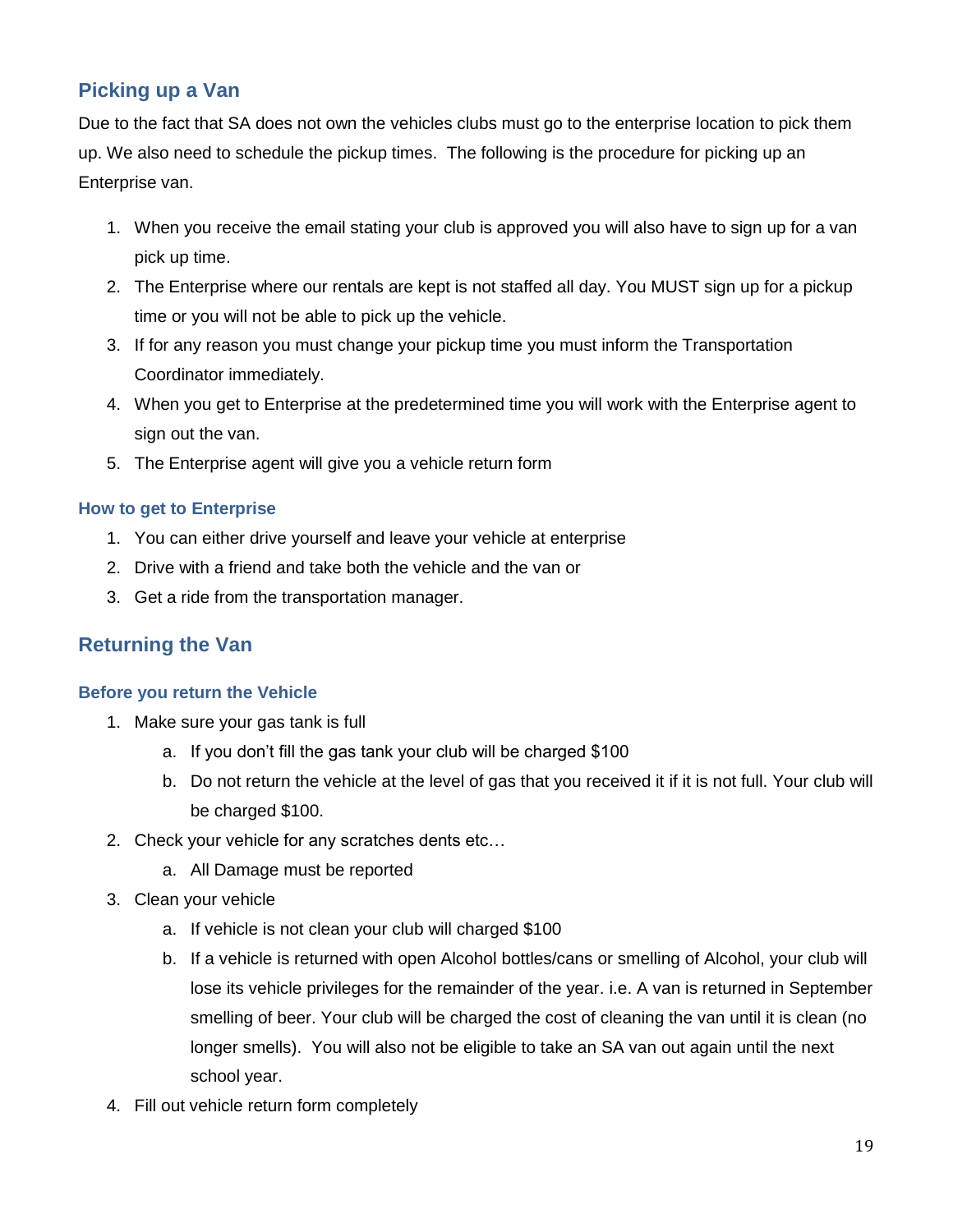#### **Returning the Van**

#### 1. **KEYS MUST BE TURNED IN BEFORE NOON ON THE DAY IT IS DUE TO BE RETURNED**

- a. There will be a charge of \$100 a day for any vehicle not turned in on time
- 2. Vans must be returned to the Enterprise where they were pick up.
- 3. Vehicle Return Forms must be returned to the SA office and turn into the Transportation Coordinator, Administrative Director, or Associate Administrative Director.

#### **Other Penalties**

- 1. If Vehicle Return form is not filled out or returned with the Key there will be a \$100 charge.
- 2. Your vehicle will be check an Enterprise Agent who will report to SA the status of the van.
	- 1. The cost of repairs for any damages a vehicle sustains while signed out to your club will come out of your budget.
- 3. If you lose the vehicle keys
	- 1. Your club will be charged \$100 or the cost of replacement whichever one is greater.
- 4. Any traffic or parking tickets incurred are the responsibility of the driver. There will be \$100 charge per month for every month the driver who is responsible for getting the ticket paid does not do so.
	- 1. Proof that the ticket has been paid must be brought to the SA office and kept on file.

#### **In Case of an Accident**

You will find an envelope in the glove compartment of the vehicle that will have all the documents you need and the phone numbers to call in the event of an accident.

- 1. Call 911 immediately
- 2. Call SA Office
	- a. If a weekend call Transportation Coordinator or an SA E-Board Member (Numbers will be listed on the front of the emergency envelope.)
- 3. Call Enterprise Rent A Car
	- a. If it is during business hours call the Enterprise Branch listed on the envelope
	- b. If it is after business hours call 1-800-Rent-A- Car for help
	- c. Enterprise will walk you through the steps you need to take
- 4. Before you leave the accident scene get a police report
	- a. If the accident is found to be your fault SA may assess charges against the club for repairs and the driver will lose driving privileges. (IF YOU GET A POLICE REPORT)
	- b. Any club that gets into an accident and does not bring in a police report the entire club will lose vehicle privileges.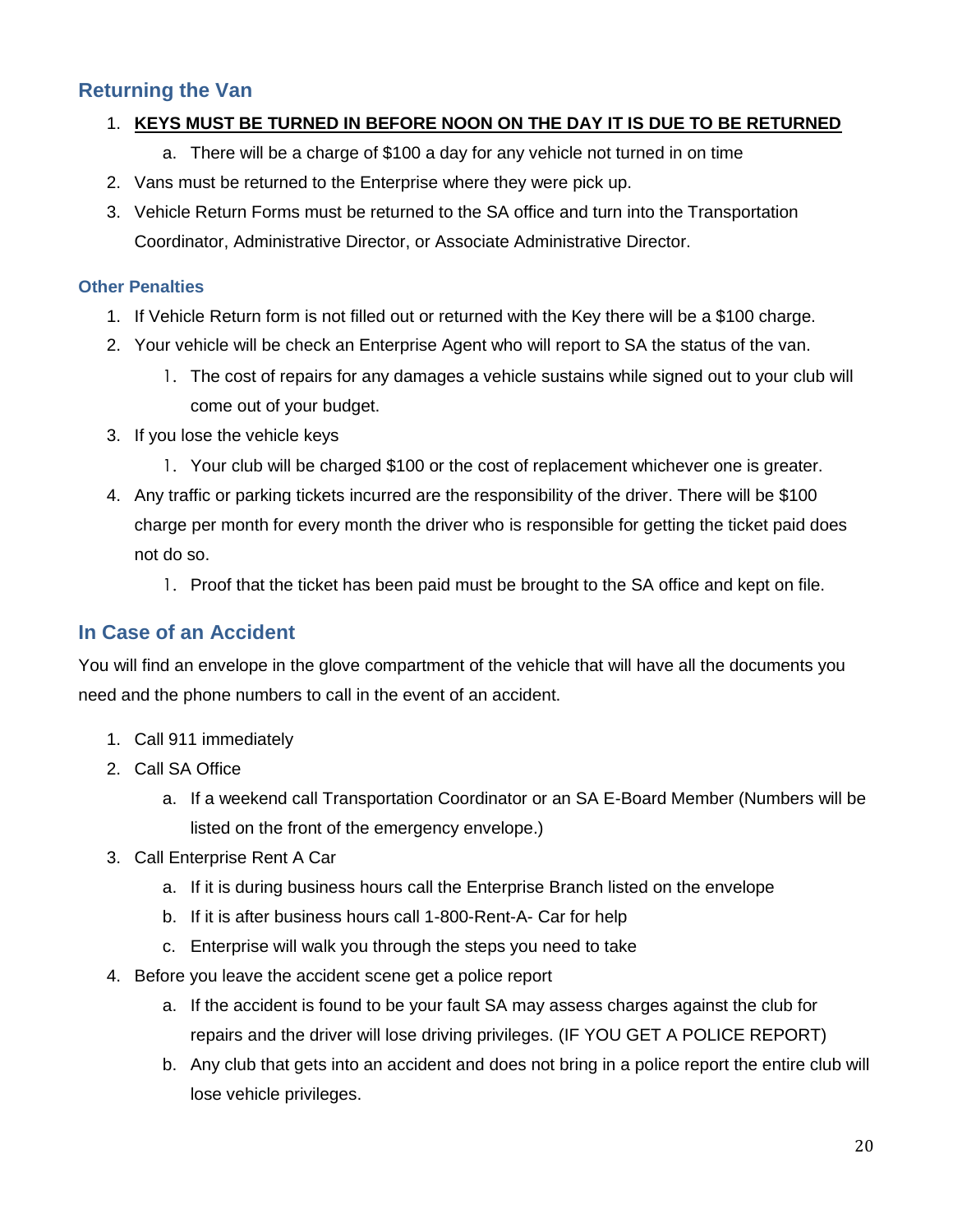Any accidents/or damage must be reported to SA IMMEDIATELY.

Any accident must also be reported to the police immediately.

#### **DO NOT LEAVE THE SCENE OF AN ACCIDENT UNTIL THE POLICE HAVE GIVEN YOU A POLICE REPORT!!!!**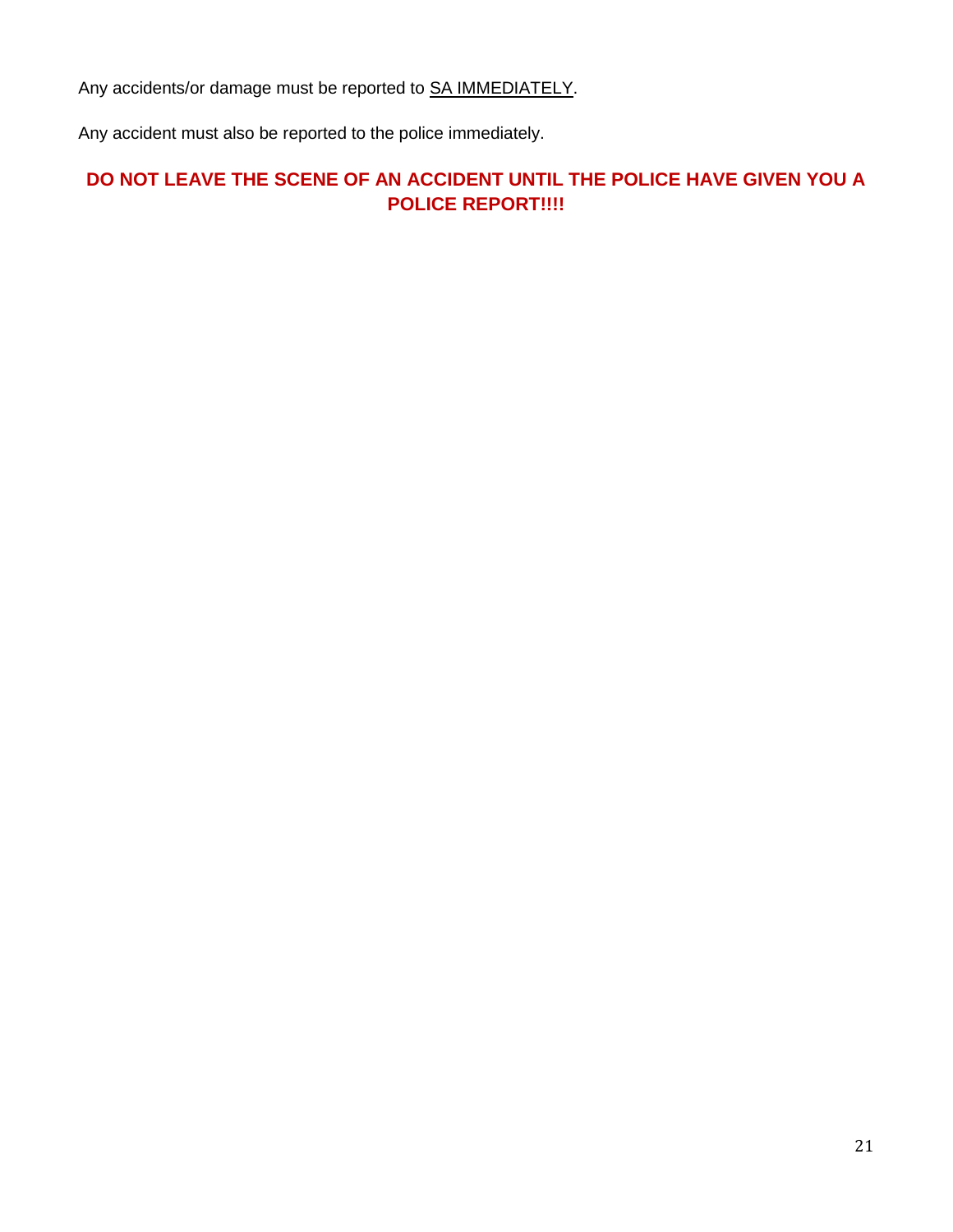## <span id="page-22-0"></span>SA Bus Rental Policy

The Student Association and SA recognized clubs/student organizations (collectively referred to as "SA") may hire a company to provide bus transportation services (a "Company") only in compliance with this policy.

Any motor vehicle with the capability of seating more than 7 people shall be deemed a "bus" within the meaning of the policy. All Companies shall be independent contractors; this policy shall not be construed as creating an employer-employee relationship between SA and anyone.

#### **Documentation to be provided by Bus Company Doing Business With SA**

Any Company that SA hires the services of to provide bus transportation must upon request provide the SA Administrative Director with the following at least 4 weeks prior to the trip (and current updates of the same, upon request):

- *1. Insurance certificate evidencing that the Company has a minimum of \$5 million U.S. in applicable liability insurance coverage;*
- *2. U.S. DOT number, and any state DOT number, as may be applicable, and proof of license/authority to operate wherever the Company will be providing services to SA;*
- *3. Copies of the Commercial Driver's Licenses of all drivers who will/might be providing services to SA, and a schedule of who will be driving when;*
- *4. Contact information for a responsible person(s) at the Company (other than the bus drivers) accessible 24/7 for handling contingencies and emergencies;*
- *5. The Company's pre-trip safety briefing policy (upon request of any SA Officer);*
- *6. Proof of annual inspection of any vehicle that will be used (upon request of any SA Officer);*
- *7. A copy of the Company's driver drug and alcohol testing program (upon request of any SA Officer);*
- *8. Three credible positive references (preferably from other university or not-for-profit groups), to be verified by the SA Officers (or their designee), if SA has not done business with the Company in the preceding 3 years; and*
- *9. All of the above related to anyone/any other company that the Company will subcontract with for equipment or drivers for services that will be provided to SA.*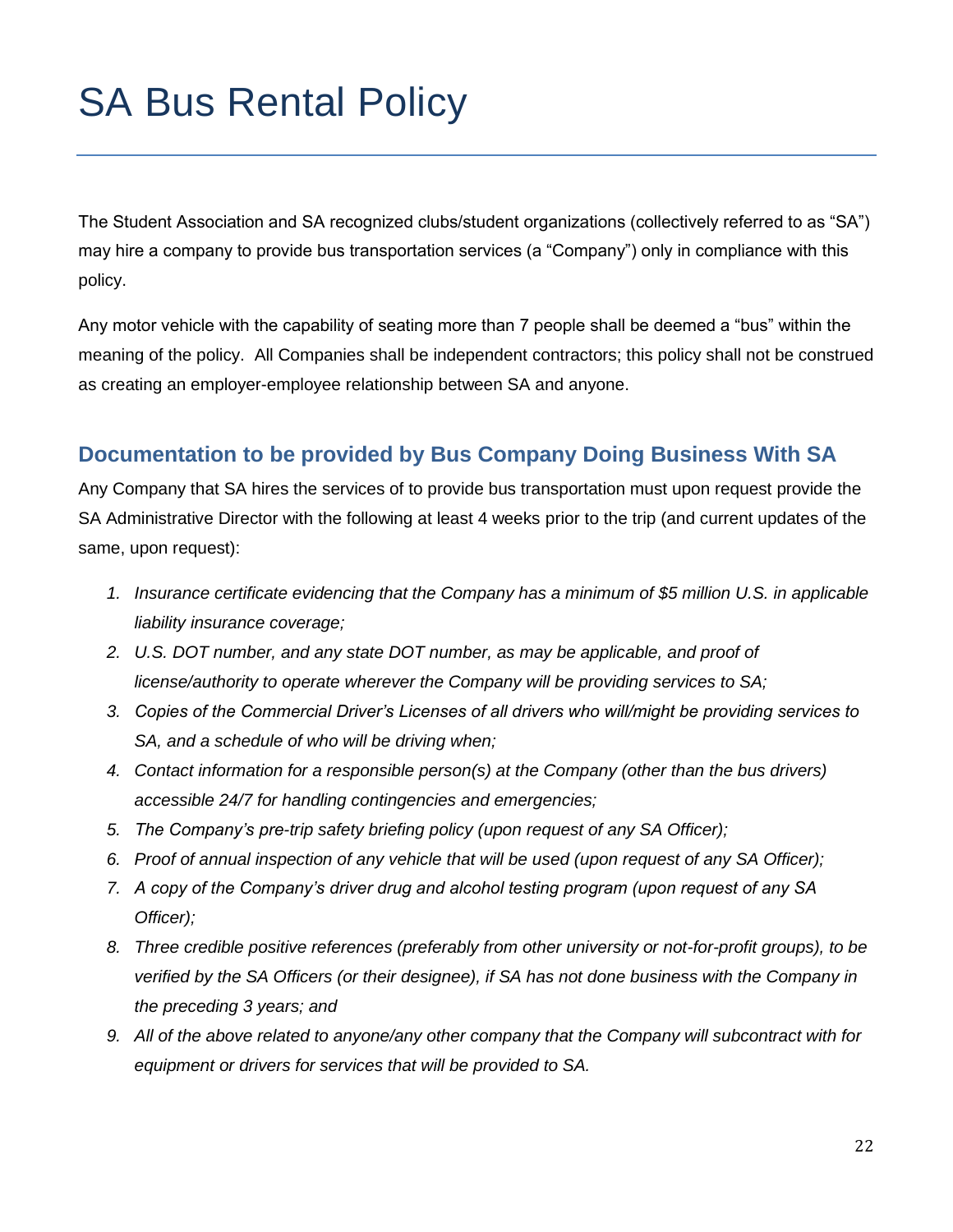A Company that has done business with SA in the preceding 3 years does not have to re-submit information/proof that they have already provided (so long as the information remains current and accurate), unless an SA Officer requests that the Company do so in order for the Officer to determine whether such information/proof is current.

The SA Officers may waive these requirements in contracting with the University at Buffalo itself or any UB department to provide bussing or transportation services.

## **Decision-Making Regarding Whether to Allow a Particular Expenditure**

Expenditures relating to a bus or busses may be approved on behalf of SA by (1) the SA Treasurer (or designee), and (2) either the SA President or Vice President.

Each of the SA Officers may review and consider any of the following in determining whether to allow (or not allow) an expenditure for hiring the services of a bus or busses, in addition to the requirements listed in the Section above, and in addition to the documentation regularly requested for other expenditures:

The publicly available information regarding the Company's safety record (or the lack of information available due to the Company being too new to have a verifiable strong safety record), and the Company's compliance with applicable federal, state and local laws, and (if applicable) SUNY policies;

- *1. Reasonableness of expense involved;*
- *2. Impressions of the Company's management and/or drivers;*
- *3. The appearance of the Company's office, facilities and/or vehicles;*
- *4. Past experiences with the Company, including those of SA and credible reports by third parties;*
- *5. Concerns related to the Company's insurance policy and/or carrier;*
- *6. Proposed schedule, itinerary, and pick up and/or drop off locations, and any safety concerns related thereto;*
- *7. Any contract that the Company proposes to use, and risk analysis from SA's attorney related to such contract; and/or*
- *8. All of the above items in this section, as they pertain to any subcontractors used by the Company in providing services to SA.*
- *9. In addition, the executive officers reserve the right to review club history when determining whether or not to allow.*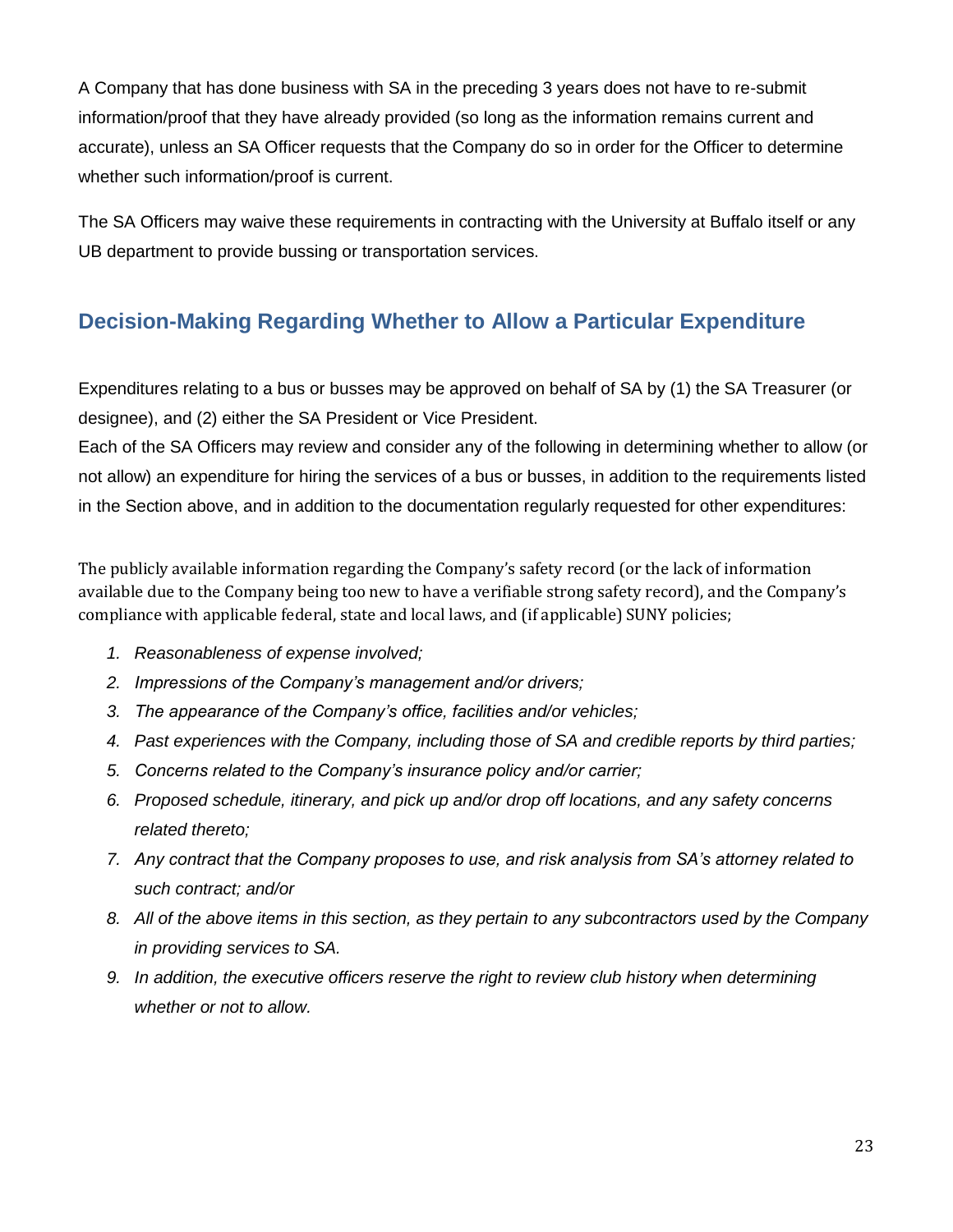## <span id="page-24-0"></span>Travel Policy

### **Applicability**

It is the policy of the Student Association to promote safety and to encourage its members to engage in safe conduct when traveling to and from activities or events.

This Travel Policy shall apply to any activity that is located more than 100 miles from UB's North Campus and involving SA or an SA recognized club/organization.

Clubs that encourage or require one or more members to travel to events and activities covered under this policy are responsible for verifying that those members are aware of and abide by this policy. Penalties for violation of this policy may be assessed by the SA Board of Directors and may include: (1) fines to the club or de-recognition of the club, and/or (2) loss of van privileges for the club or travelers involved in the violation, and/or (3) prohibition on violating students travelling to future SA or SA club events, and/or (4) personal liability on the part of the violator.

### **Health and Safety**

- *1. Each form of travel requires members to follow common and mode-specific safety precautions. Travelers must use sound judgment and follow all applicable laws.*
- *2. Seat belts and other safety devices must be used at all times. Maximum passenger capacity in vehicles shall be the amount of people who can fit in the vehicle with each having his/her own seat belt.*
- *3. People traveling to and from activities or events covered under this policy should have a minimum of six (6) hours sleep before driving and drive no more than six (6) hours of driving in a twentyfour (24) hour period.*
- *4. People who travel to and from events and activities covered under this policy using privately owned vehicles or any vehicles other than those owned or rented by SA are still required to follow the SA Travel Policy and all laws.*
- *5. People traveling by air and other modes of commercial transportation must comply with all laws applicable thereto.*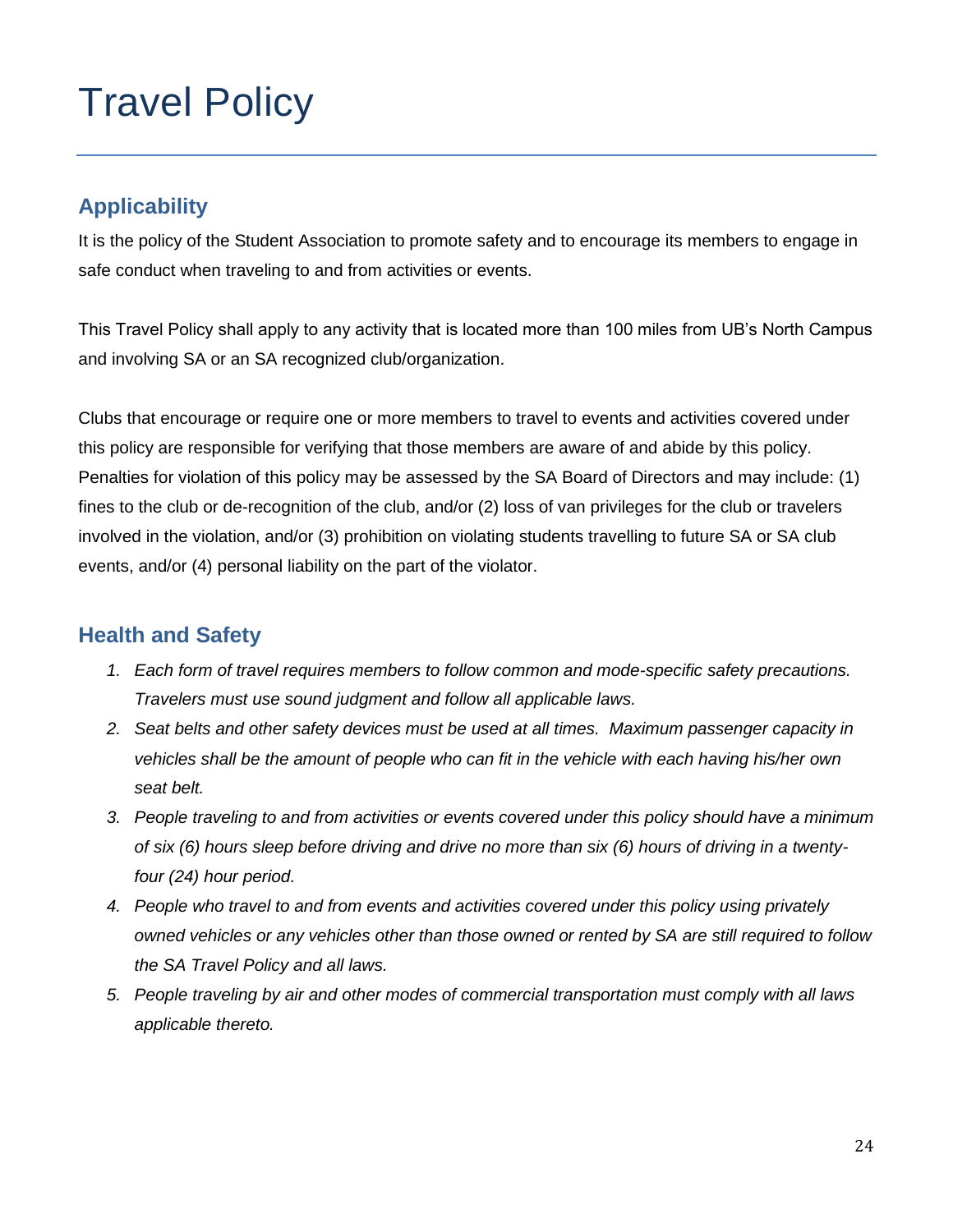### **Legal Requirements**

- *1. Any club trip must be approved by the SA Treasurer and either the SA President or Vice President; this approval shall be evidenced by their signature on the pre-encumbrance form for the expenses related to the trip.*
- *2. Anyone going on club trip must complete a standard Student Participation Form in which the traveler acknowledges the risks, agrees to abide by certain reasonable rules and releases SA from liability.*
- *3. SA may require travelers or the club to submit written proof of compliance with any or all sections of this policy in form reasonably acceptable to SA.*
- *4. Travelers are required to abide by any laws in the countries, states and local jurisdictions that they visit and must follow reasonable rules set by SA. Trips must comply with all applicable laws and SUNY, UB and SA policies.*
- *5. The following information must be provided to the SA Administrative Director in writing and certified by the club president at least 5 business days prior to any trip: destination and itinerary, documentation of the allowable purpose of the trip, list of travelers (including name, date of birth, address, phone number of traveler and phone number of emergency contact), and detailed information about any privately owned vehicle that will be used in the trip (including copy of registration and proof of insurance). This includes if you are flying someone in from elsewhere.*

#### **Requirements Concerning Use of Student Activity Fees on Travel**

- *1. There must be a minimum number of 2 undergraduate students (who are members of the club) participating in a club trip in order for it to be deemed a club event for which Student Activity Fee funds may be used.*
- *2. There is no limitation on the amount of funds a club can fundraise in support of a trip.*
- *3. Any portion of the trip not paid for by the club shall be paid by the traveler directly in advance. The SA Treasurer may set reasonable rules concerning the collection of any student contribution.*
- *4. Clubs may pay for travel, overnight stay accommodations, participation in organized events (such as competitions, conferences or exhibitions) or a portion thereof.*
- *5. Clubs may pay for recreational activities (or a portion thereof) if attended by all Travelers and if directly related to the purpose of the club.*
- *6. Travelers shall be required to pay for their own incidentals (except for those that are part of organized events such as banquets or conferences which are directly related to the purpose of the trip).*
- *7. Only actual, necessary and reasonable business expenses will be paid for. A common carrier (train, bus, plane) usually results in the most economical method of transportation. The most*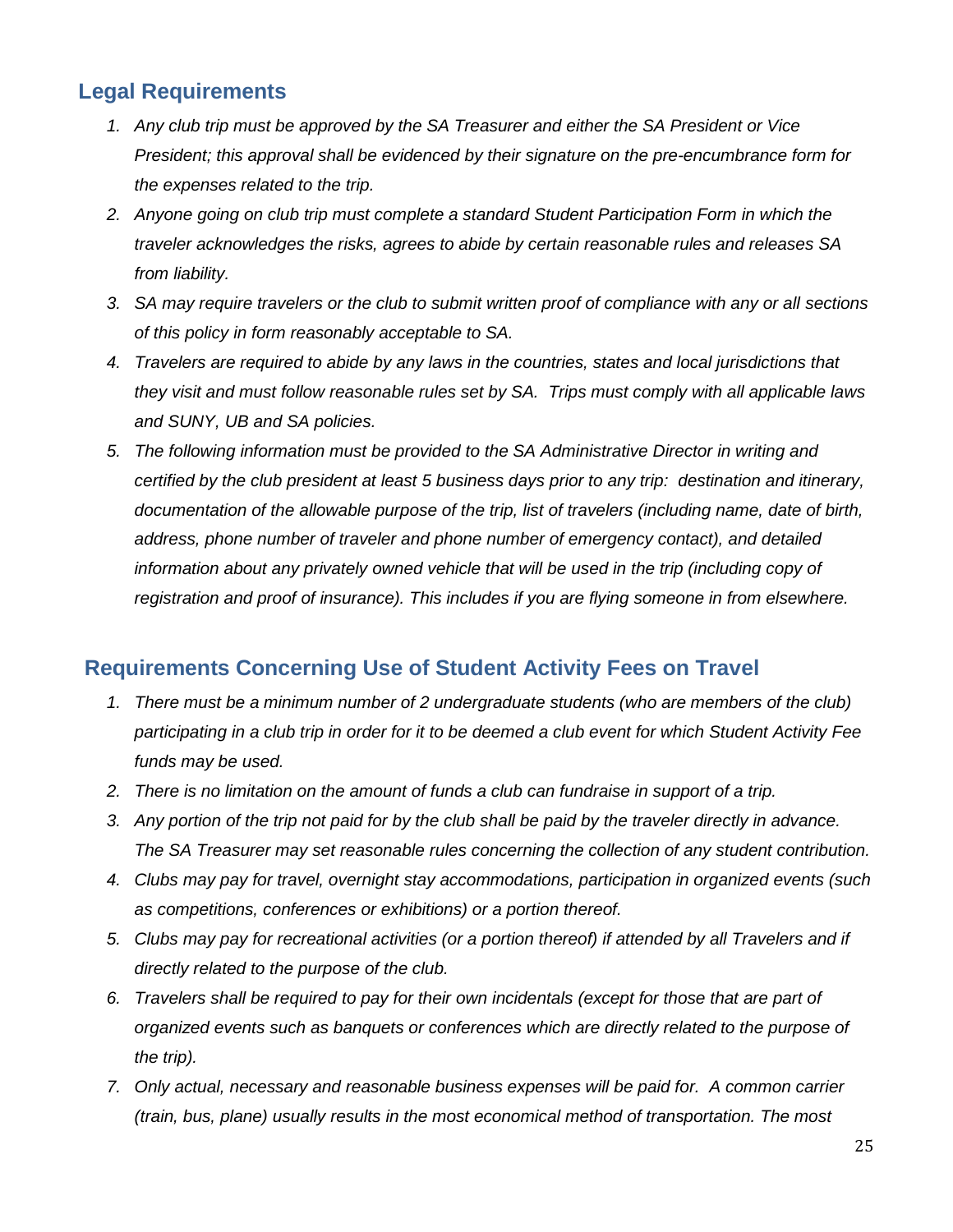*economical method should be used unless there are circumstances that would make this unreasonable.*

*8. When choosing the method of transportation SA Participants should consider several factors, such as distance traveled, time to travel this distance, number of travelers, numbers of locations to be visited, and what type of transportation may be available. Many airlines offer lower fares for travel on weekends. SA Participants should take advantage of super saver rates whenever possible, if a savings is realized. To obtain the lower airfare, there may be additional lodging and other expenses. A cost comparison should be done to determine cost effectiveness (show airfare savings exceeds extra costs incurred).*

#### **Additional Requirements for International Travel**

- *1. Travelers must have a passport for international travel that will be valid for at least three months beyond the scheduled end of the trip. Some countries may require travelers to obtain a visa prior to departure in order to enter the country. It is the traveler's responsibility to determine whether he/she will need a visa, and what type of visa is appropriate. This information can be obtained from the nearest embassy or consulate for the host country.*
- *2. At least two months in advance of the departure date, travelers must contact the Travel Clinic, [Student Health Office,](https://www.buffalo.edu/studentlife/who-we-are/departments/health.html) University at Buffalo (716-829-3316) to obtain information regarding any possible risk of infectious diseases in the areas to which travelers plan to travel and regarding recommended precautions, immunizations and/or prophylactic medication. Travelers are also advised to visit the Centers for Disease Control and Prevention (["CDC"\) website](http://www.cdc.gov/travel/) for current travel and risk advisories and are likewise encouraged to receive the recommended immunizations and prophylactic treatments either from the Student Health Office or a provider of their choosing. Since the cost of the immunizations and or prophylactic medication may or may not be covered by insurance, travelers should check their health insurance policy to determine whether such treatments are covered. SA shall not be responsible for these costs.*
- *3. Each traveler at his/her own expense must acquire medical insurance and medical evacuation/repatriation insurance that will cover him/her in the host country.*
- *4. No International Trip may take place to any country designated under a "Travel Warning" by the U.S. Department of State on its website. According to the U.S. Department of State, "Travel Warnings are issued when long-term, protracted conditions that make a country dangerous or unstable lead the State Department to recommend that Americans avoid or consider the risk of travel to that country. A Travel Warning is also issued when the U.S. Government's ability to assist American citizens is constrained due to the closure of an embassy or consulate or because of a drawdown of its staff."*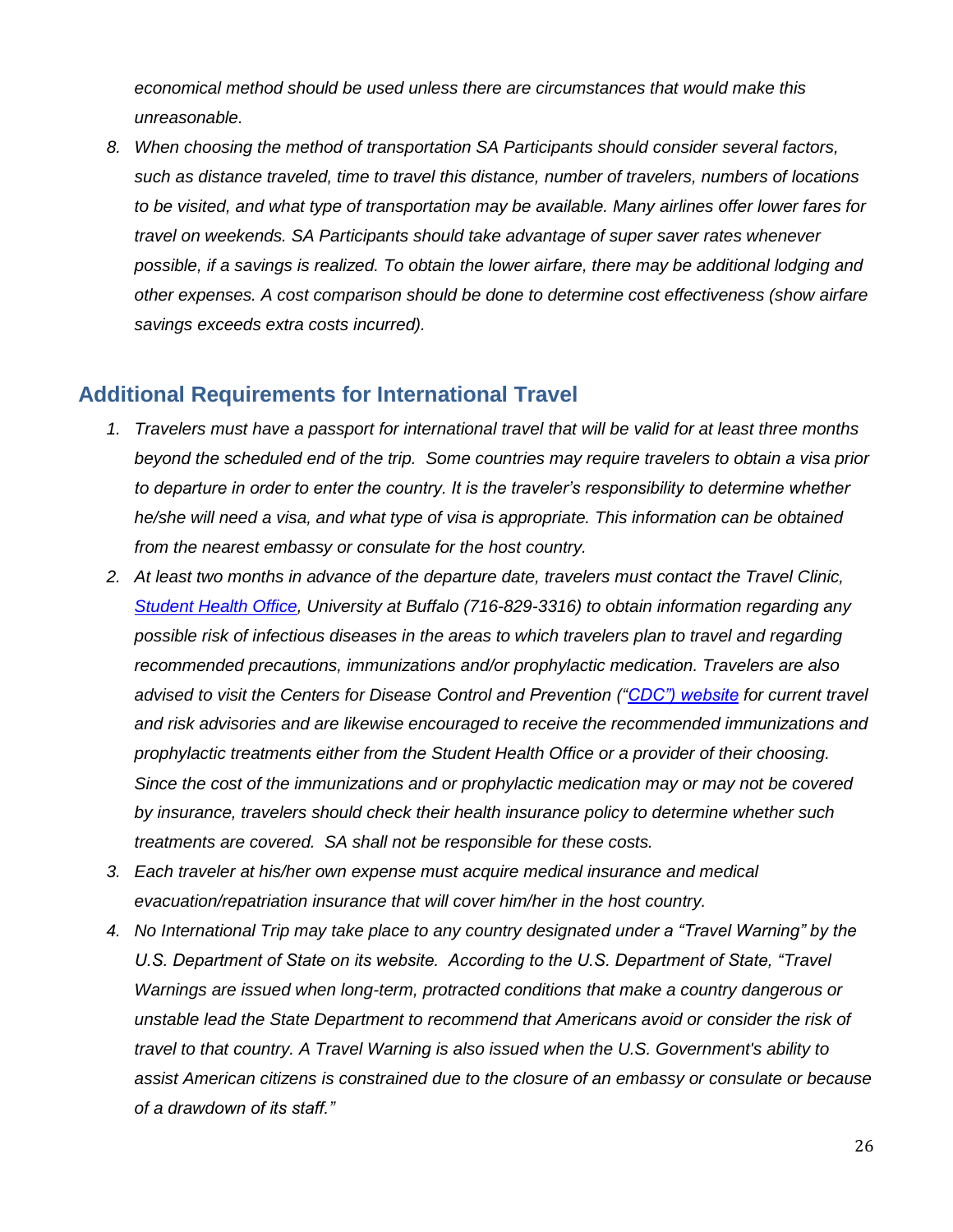- *5. The U.S. Department of State also lists "Travel Alerts" on its website. "Travel Alerts are issued to disseminate information about short-term conditions, either transnational or within a particular country, that pose significant risks to the security of U.S. citizens. Natural disasters, terrorist attacks, coups, anniversaries of terrorist events, election-related demonstrations or violence, and high-profile events such as international conferences or regional sports events are examples of conditions that might generate a Travel Alert." An International Trip to location that is subject to a relevant Travel Alert by the U.S. Department of State is subject to approval by the SA President and Treasurer.*
- *6. Travelers must comply with any other applicable University at Buffalo rules regarding international travel, and execute a SA Participation Agreement prior to such travel.*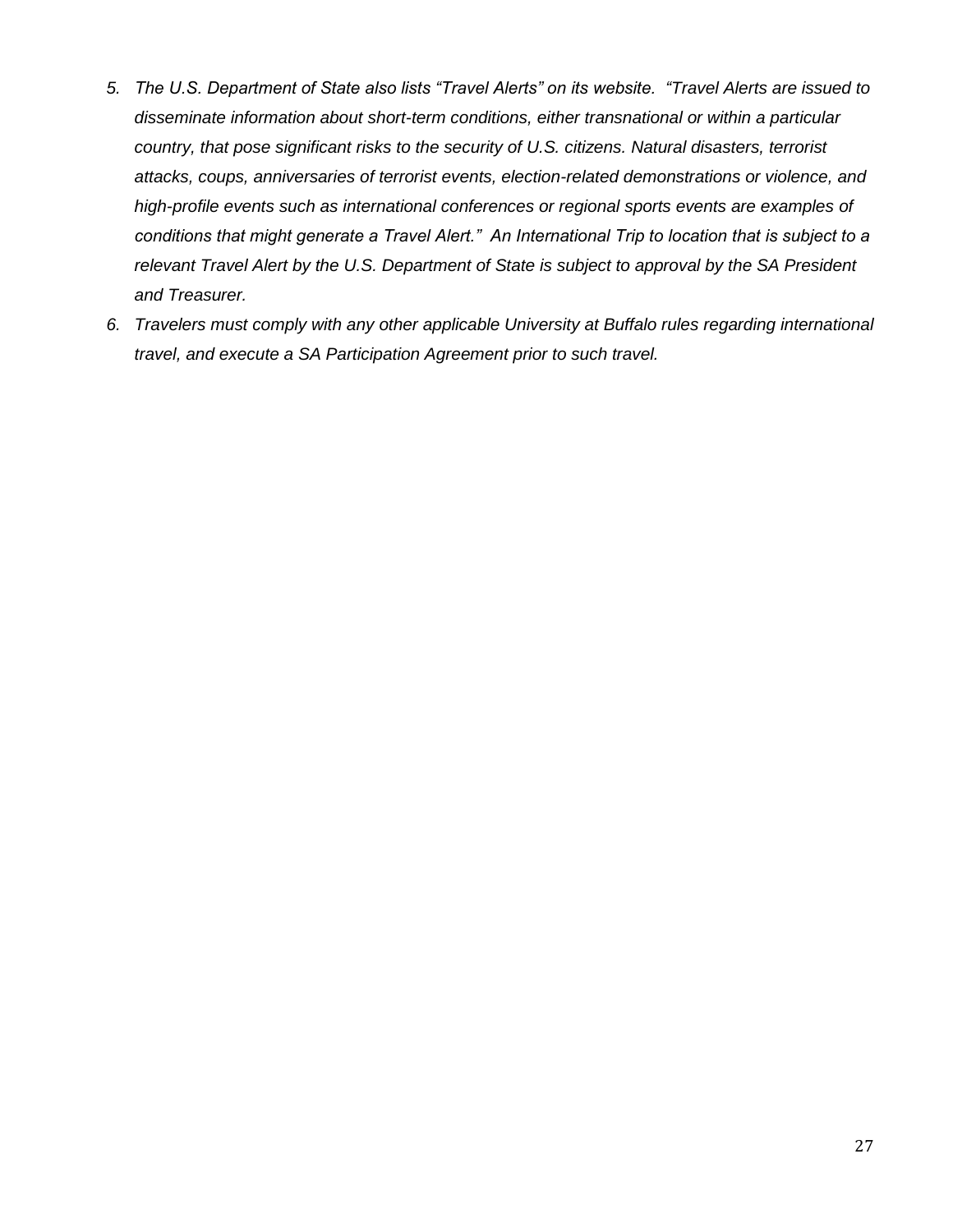## <span id="page-28-0"></span>Alcohol Policy

- 1. The only events at which alcohol may be served are formal and semi-formal dances and receptions.
- 2. Further, these events will only take place at banquet facilities where the bulk of the revenue/marketing does not involve alcohol (i.e., no bar parties or nightclub parties of any kind). Our objective is *not* to make alcohol the mainstay of events.
- 3. SA will have a safety plan on file that will be available, upon request, at the SA office.
- 4. SA will provide for any resources which Student Engagement reasonably deems necessary to make the events safer (for example: extra security, bussing, taxis, etc.).
- 5. Student Engagement and SA officials shall have the right to inspect any event at which alcohol is served to ensure sufficient security measures.
- 6. SA will work with Student Engagement to develop a list of "approved banquet facilities." We will only do these events at locations that the university administration feels comfortable will take all necessary and reasonable security measures. Please refer to the preferred vendors list that is located within the SAFE system on the SA website.
- 7. No Student Activity Fees will be used to purchase alcohol, and all events will be "cash bar" only (except for Winter Gala, Spring Gala, and Commencement Celebration).
- 8. "After-parties" for any SA event will not be endorsed or supported by SA or any SA clubs. Sanctions for any club violating this rule will be significant.
	- a. After parties/after celebrations/anything along those lines for any SA event will not be endorsed or supported by SA or any SA clubs. Sanctions for any club violating this rule will be significant.

## **How SA Will Determine Which Clubs Should Be Allowed to Host Formal or Semi-Formal Events at Which Cash Bars May Exist:**

- *1. How Clubs Will Be Approved*:
	- Alcohol Request Forms are available on the Student Association Website.
	- The Request will be reviewed by the Student Association Vice President and respective Club Coordinator. Revisions may be required to be completed by the club before their request will be approved.
	- Once approved by the Student Association the request will be submitted to the Office of Student Engagement for review and approval. More revisions may be required before the request is fully approved.
- *2. Criteria for Events*: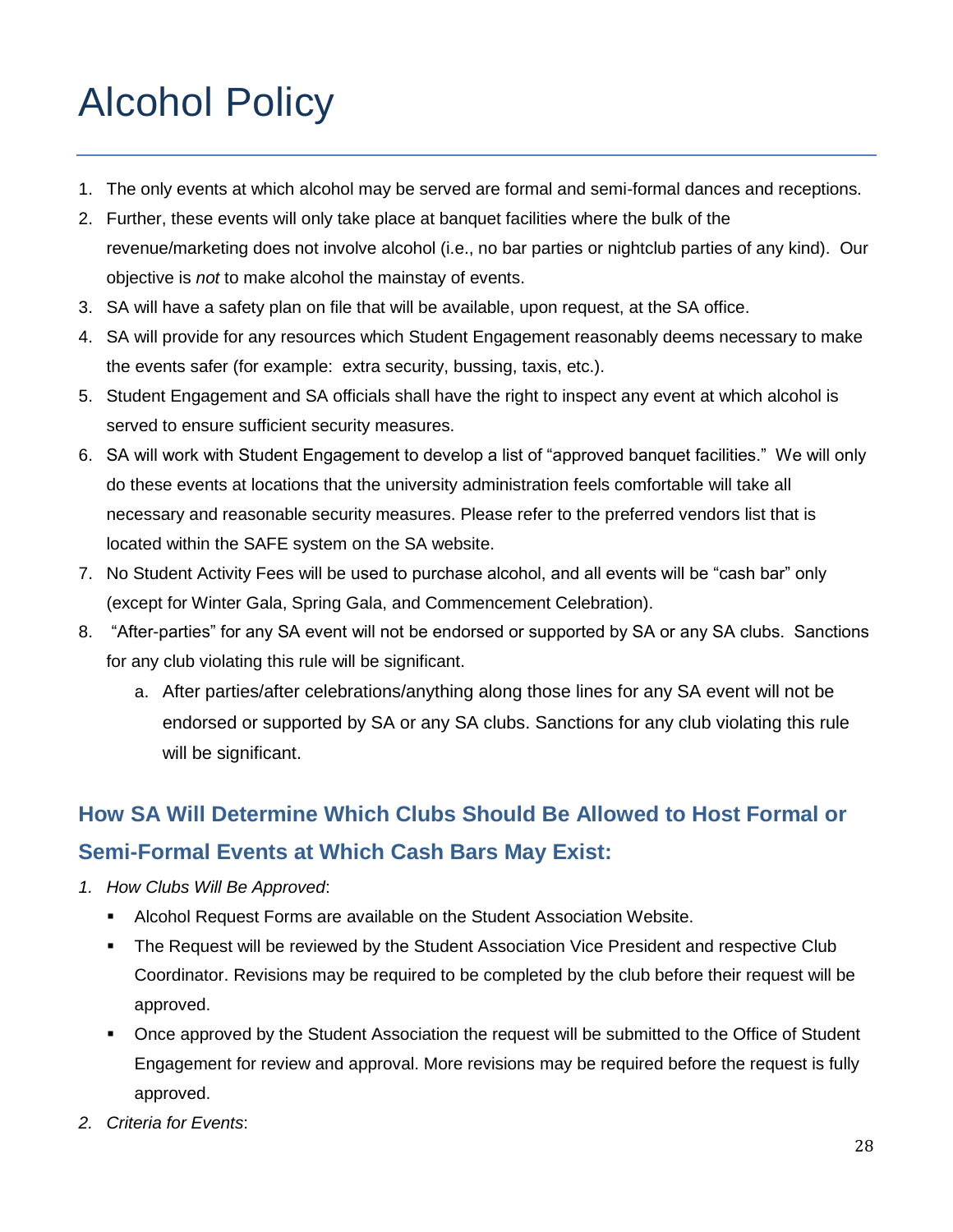- The club must be permanently recognized by SA.
- The club must show a successful past with events not relating to alcohol.
- A club must demonstrate that they serve a significant amount of the UB undergraduate student body.
- The event must be semi-formal or formal.
- The event must be held for a legitimate purpose that helps the club follow the objectives of its purpose and achieve club goals within SA.
- Traditional Events (events held annually for at least 3 years) with a successful past will be considered stronger candidates than newer events. Long-standing events will be prioritized.
- **•** The club requesting the event must have NO recent history of wrongdoing in regards to SA regulations or university policies.
- Please refer to the event planning guide which is located on the SA website.
- *Potential Consequences of violating the Student Association Alcohol Policy include but not limited to:* Significant budget sanctions
- **Suspension**
- De-recognition

## <span id="page-29-0"></span>Copies Services Policy

#### **What we offer:**

The Student Association provides copying services for clubs to promote their events.

Flyers can be copied onto colored paper or be color copies. SA color paper selection is as follows: White, Blue, Green, Pink, Yellow, and Goldenrod.

#### **To receive copies:**

Fill out a Copy Request Form from the reception desk in 350 Student Union, attach the original flyer, and return to the receptionist. The flyer will be reviewed for compliance with the requirements listed below. If approved, the copies will be made clubs can pick them up from the front desk in the SA office. If the flyer is rejected, the club will be informed through email with a reason attached to it. Your club then has the opportunity to revise and re-submit the flyer.

#### **Content Requirements:**

Flyers Must contain the Following: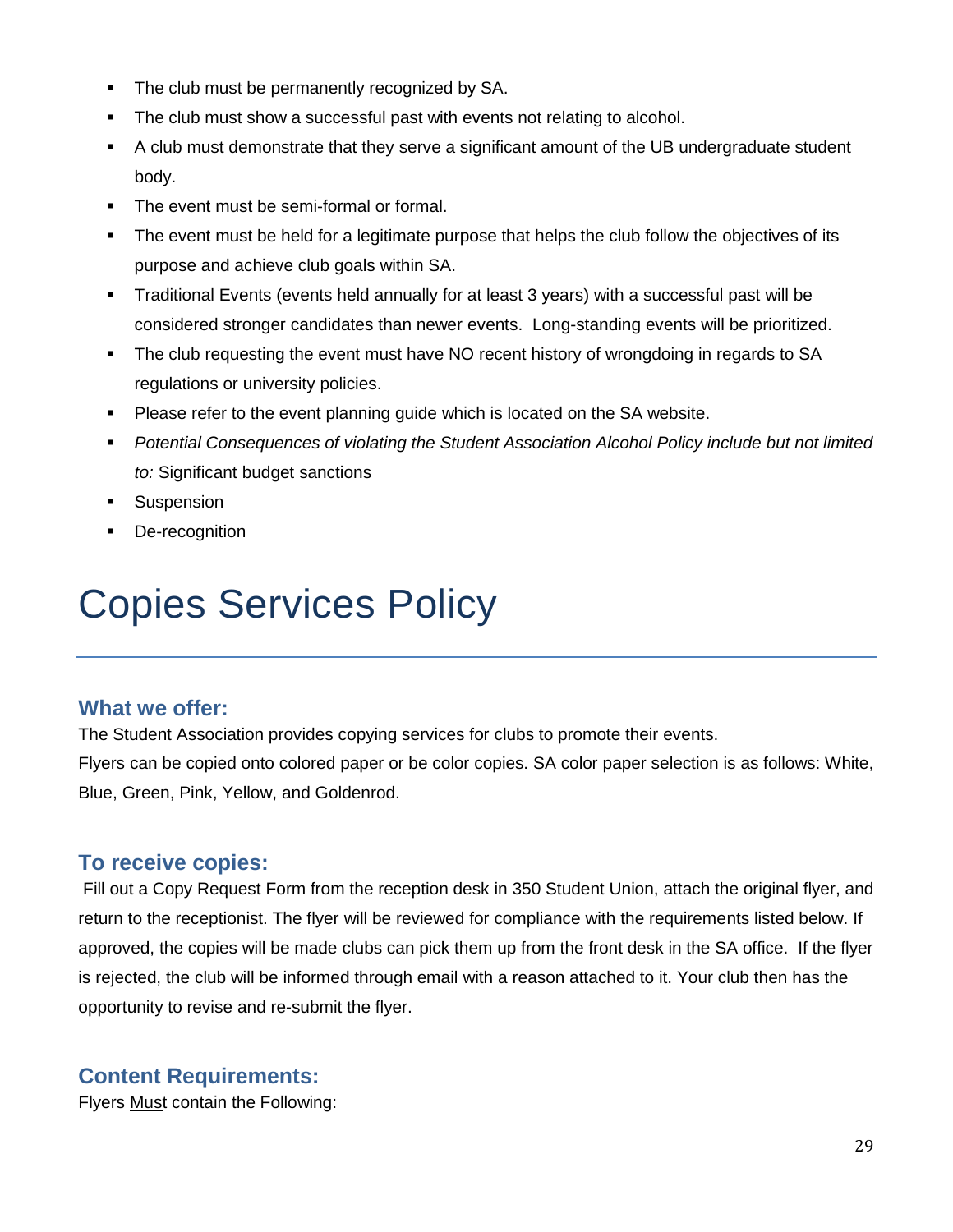- Club Name
- Name of Event
- The time, date and location of the event
- The SA logo (digital versions are provided on the SA website [www.sa.buffalo.edu\)](http://www.sa.buffalo.edu/)
- Less than 50% Ink Coverage
- Vulgar or pornographic, content is not permitted
- All content is required in English:
	- $\circ$  Non-English languages may be allowed if a complete English translation is included in the flyer
	- $\circ$  Translations that cannot be confirmed by SA will result in the rejection of the flyer.

#### **Format Requirements:**

- For Flyers originals must be printed on 8  $\frac{1}{2}$ " x 11" sheets of white paper with a  $\frac{1}{2}$ " border on all sides and submitted to the front desk of the Student Association
- Originals will be copied as they are received
	- $\circ$  Quarter sheets must be designed and handed in as quarter sheets to be copied as such
- For Posters (11"x17") a jpeg or pdf must be emailed to [ubsa@buffalo.edu](mailto:ubsa@buffalo.edu) for printing.

#### **Time Requirements:**

SA does not guarantee same day printing on any flyers submitted. Please allow at least 2 full business days from the end of the business day that the flyer was submitted for copy completion.

#### **The Credit System**

Each copy or print cost the club credits. Each club gets only 3000 credits for the year. It is important to keep track of how many credits are being used so that we can plan paper and ink orders appropriately for the year. If a club uses their allotment of credits they may buy copies from their budget.

Below please find what each copy / print cost in credits and monies:

• Flyers  $(8 \frac{1}{2} \times 11)$ 

| o White or Colored Paper Single Sided Black Ink Only: | 1 Credit   | \$0.03 |
|-------------------------------------------------------|------------|--------|
| o White or Colored Paper Double Sided Black Ink Only: | 2 Credits  | \$0.05 |
| o White Paper Single Sided ONLY Colored Ink:          | 15 Credits | N/A    |

o \*\*\* Double Sided Copies are only available in Black Ink ONLY\*\*\*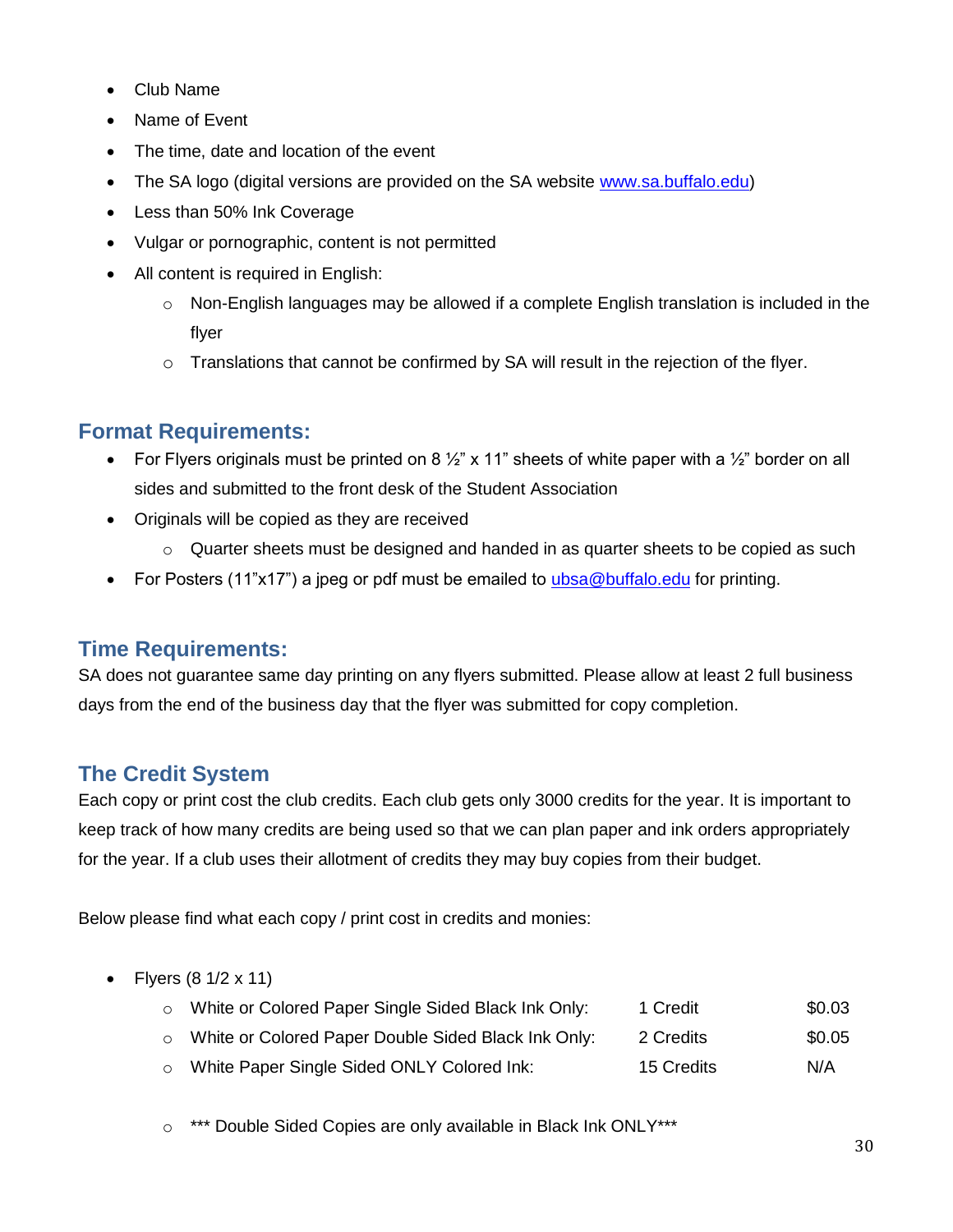\*\*\* Color Copies are not available once all copy credits are used \*\*\*

- Posters (11 x 17)
	- o White Paper Black Ink Only: 10 Credits N/A
	- o White Paper Colored Ink: 20 Credits N/A
- Banners (42 x 72)
	- $\circ$  Banners do not cost credits but the club may receive only ONE (1) free banner per event but two (2) a year. The cost for additional banners will be \$35.00 each to be taken from the club's budget. Banners can be designed by submitting a Club Graphic Request Form. To have a banner printed a jpeg or pdf must be emailed to ubsa.buffalo.edu.

## **Campus Posting Policies:**

- Posting is limited to one flyer on a public bulletin board as per UB's posting policy. Visit [https://www.buffalo.edu/studentlife/who-we-are/departments/campuslife/guidelines-and](https://www.buffalo.edu/studentlife/who-we-are/departments/campuslife/guidelines-and-policies.html#title_986816342)[policies.html#title\\_986816342](https://www.buffalo.edu/studentlife/who-we-are/departments/campuslife/guidelines-and-policies.html#title_986816342) for the complete posting policy.
- Violation of campus posting policies may result in penalization of the offending club as per UB's posting policy
- <span id="page-31-0"></span>• Posting in the Residence Halls is forbidden without RHA approval.

## Sport Club Participation Agreements

In certain instance SA may require your club members to complete waivers for events or activates your club has planned. All members of sport clubs are required to complete sport club participation waivers before they may partake in any physical active of the club.

## <span id="page-31-1"></span>Event-Based Insurance Policy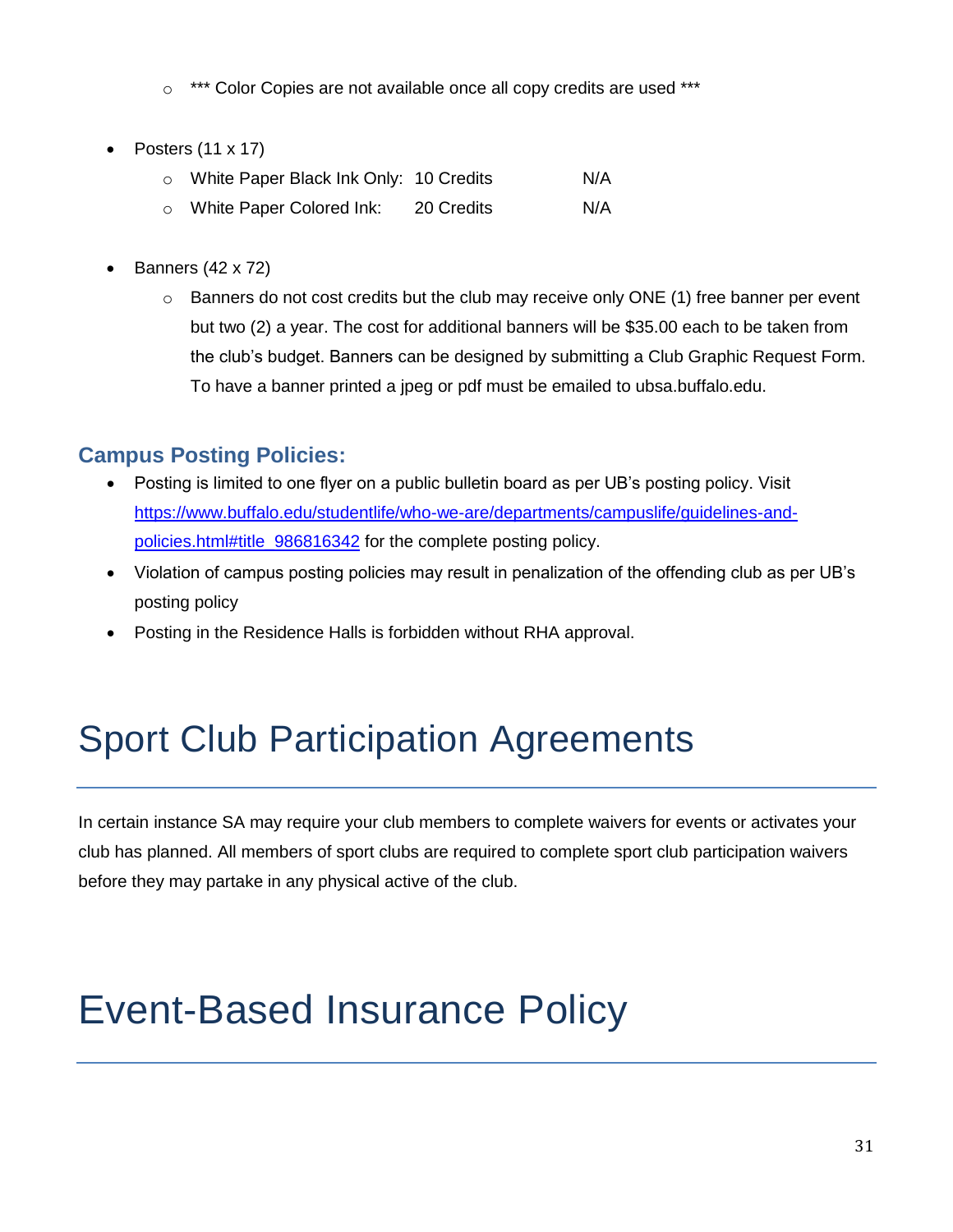The Student Association provides General Liability insurance to cover most of SA clubs' activities. However, if your SA club holds an event involving any of the following activities, the details must be submitted to our Insurance Company 30 days prior in order to obtain approval:

- Events having a parade.
- Events involving aircraft or hot air balloons.
- Motorcycle runs or Automobile rallies.
- Fireworks.
- Firearms.
- Animals (other than house pets).
- Carnivals with mechanical amusement rides.
- Rock, Hip-Hop or Rap concerts with attendance greater than 500.
- Events involving contact sports.
- Rodeos.
- Political Rallies.
- Events lasting more than 5 days.
- Events with more than 500 people in attendance at any one time.
- Any activity by third party telemarketing, direct mail or internet advertising firms.
- Any event where the venue requires your organization to name them as an Additional Insured.

Please inform the Student Association with details of any events involving any of the aforementioned activities at least 45 days beforehand. This will ensure that we are able to properly document and process all the information needed in order to get insurance for your event.

## <span id="page-32-0"></span>Club Insurance Policy

## **Sports Clubs**

Sports Clubs are automatically insured through NIRSA/NACDA, the national insurance company for intercollegiate club sports. Before official recognition is granted by the Student Association, the prospective club sport must be added to the insurance list.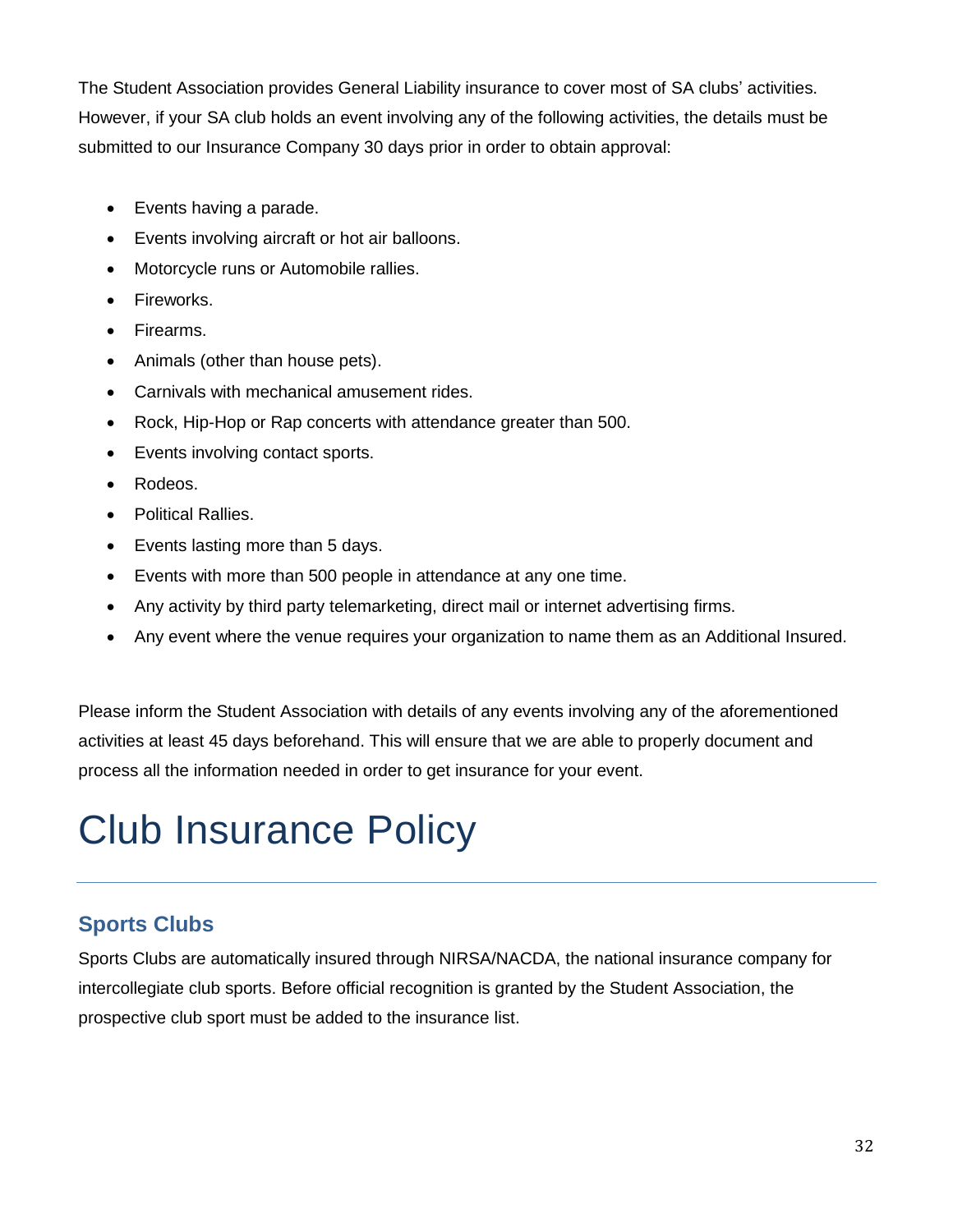## **Non-Sports Clubs**

If a club participates in a physical activity, but is not a sports club, insurance must be obtained. The club will need to give all required information and details to the Student Association, in order for the Student Association to file an insurance application on the club's behalf. This is a process that must be done through the Student Association, and meet the Student Association's internal insurance standards. If the club desires to change the amount of physical activity offered, or the specific offerings of physical activities, the Student Association must be immediately notified so the insurance application can be updated. Any club that does not follow this policy will face disciplinary action at the discretion of the Student Association Executive Board, with the possibility of de-recognition.

## <span id="page-33-0"></span>Safety (Risk) Assessment Policy

#### **What Risk Assessment Is**

Risk Assessment highlights areas where there are safety concerns and helps you create plans, precautions or procedures to be put in place to prevent foreseeable harm.

Although it seems like a massive job, assessments aren't really that hard to work through and complete.

#### **When Risk Assessment Needs to be Done**

Anytime there is an event that:

- Needs the input of the University's Major Event Committee.
- Requires purchasing additional insurance.
- You have concerns about safety or someone's well-being.
- SA has concerns about the event you are planning
- When the event capacity exceeds 100 expected attendees.

#### **Why Risk Assessment Needs to be Done**

- Creates an awareness of hazards and risks.
- To keep people (members, event attendees, visitors, etc.) safe.
- Most Importantly- It helps make your event run smoothly which in turn makes life easier for you

#### **How to Do Risk Assessment**

In general, to do an assessment, you should: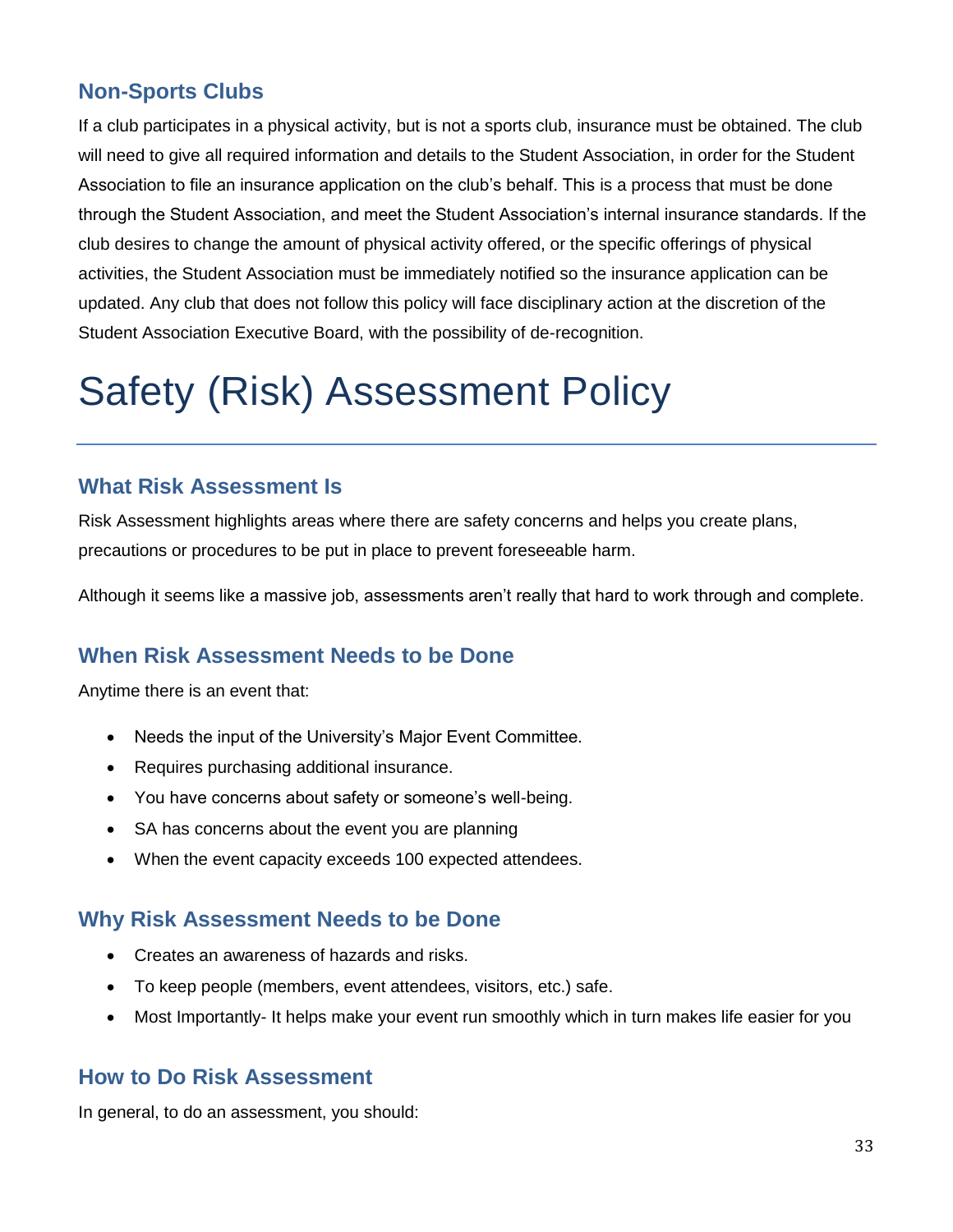- Figure out what can be hazardous (meaning a problem).
- Evaluate the likelihood of an injury or illness occurring, and its severity.
- Check the history of the event with former E-board(s).
- Monitor to confirm the risk is minimized or controlled during the event.
- Evaluate & adjust procedures as needed
- Keep any documentation or records that may be necessary. Documentation may include detailing the process used to assess the risk, outlining any evaluations, or detailing how conclusions were made.
- This should be done in a comprehensive document that can be shared and edited when necessary with any of the SA executive board or professional staff.

#### **SA Is Available to Help**

If you don't know where to start, need additional help or your former E-board isn't available to get the history of your event, come see RP or Amanda in the SA office to get more insight on how your event was previously planned.

#### **Consequences for not Doing Risk Assessment**

Depending on the severity of the occurrence, your club can face having its budget frozen, be put on probation/suspension or in some circumstances club de-recognition.

#### **Risk Assessment Step by Step Procedure**

- **Step One - List all event activities or concerns.**
- **Step Two - Identify risks associated with each activity.**
- **Step Three - Use the Matrix to determine the level of risk before applying any Risk Management strategies**
- **Step Four-Brain storm methods to manage risks. See if you can reduce the probability that something will go wrong.**
- **Step Five - Submit Risk Management & Insurance Matrix with Activity Proposal to SA.**

#### **Step 1 - Identify the Hazards**

Consider the events that are likely to result in harm.

Risks could be considered with the following categories:

• Equipment maintenance, usage or appropriateness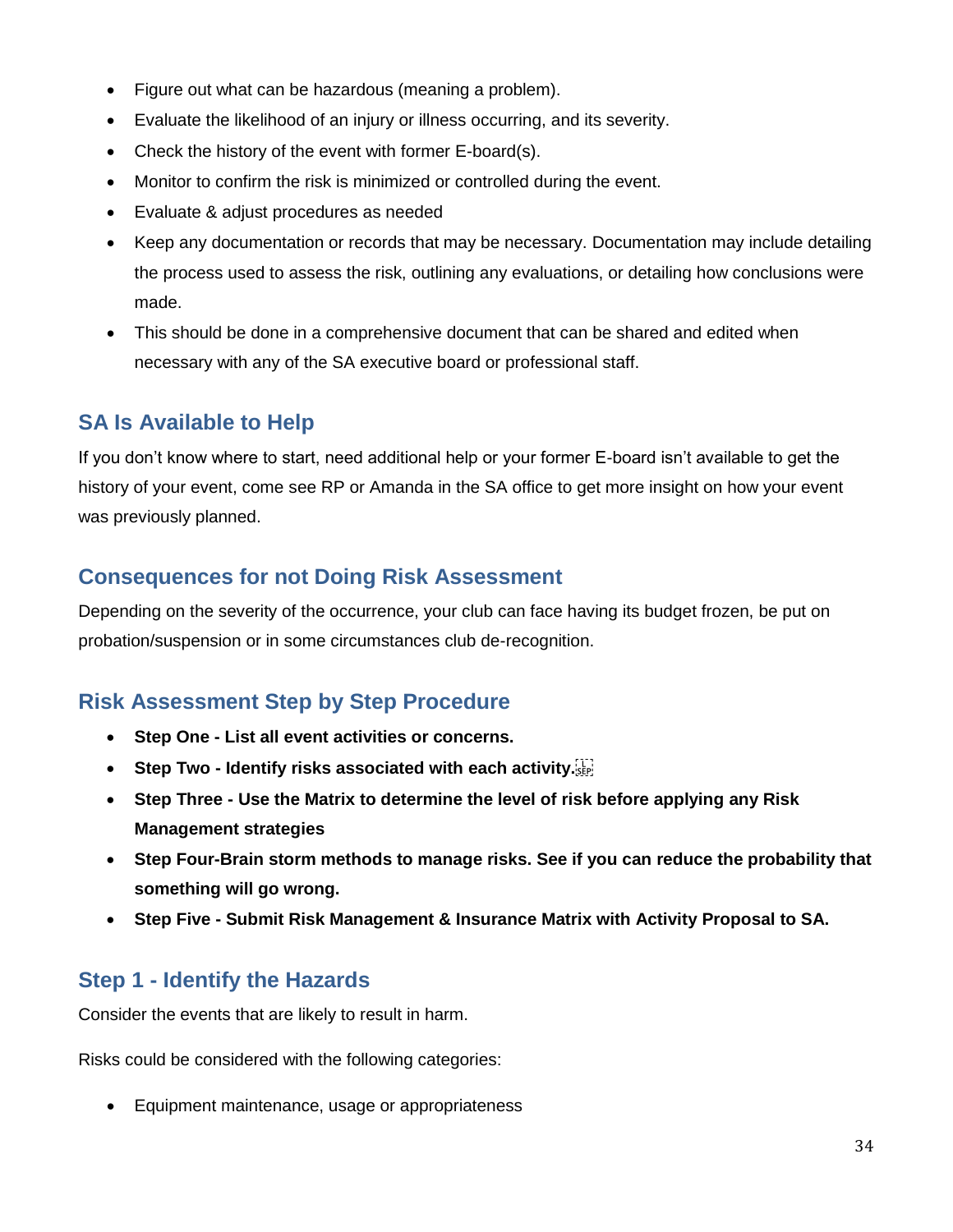- Transportation
- Personal Accidents
- Manual Handling (setup or breakdown of event)
- Lack of "hand on deck" for large events.( Executive board to club members ratio, either too many or not enough)

You should consider all possible sources of injury or accident, for example; loading equipment to trailers, use of minibuses, activity and skill level of participants, social activities, etc.

Risk Assessment should only include what you could reasonably be expected to know - you are not expected to anticipate unforeseeable risks (bus showing up late/not at all, fight, capacity being reached, etc.).

### **Step 2 - Determine Who Might Be Harmed**

Consider everyone who could be affected by any hazards. This will not only include club members but also members of the public, coaches/officials or other activity participants.

### **Step 3 - Determine How High the Risk Is**

Before assessing whether controls are adequate, it is necessary to evaluate how great the risk is. Depending on the level of risk, controls and precautions may be adequate or insufficient. (either use the simplified scale within the table, giving a risk a high, medium or low probability)

#### OR

Assume: Risk Factor = Seriousness of Outcome X Probability

Injuries range from 1 to 5 (one being nearly fatal while cuts and bruises would be five).

Probability ranges from 1 to 4 (one being possible but unlikely and four being very likely.

#### **Step 4 - Create and Implement a Plan**

Plan actions that will reduce the risk of harm.

- What precautions can you implement against the risks from hazards listed?
- Can you provide information, training or instruction?
- Are there adequate systems and procedures in place?
- Do the existing precautions represent good practice and reduce risk as far as is reasonably practical?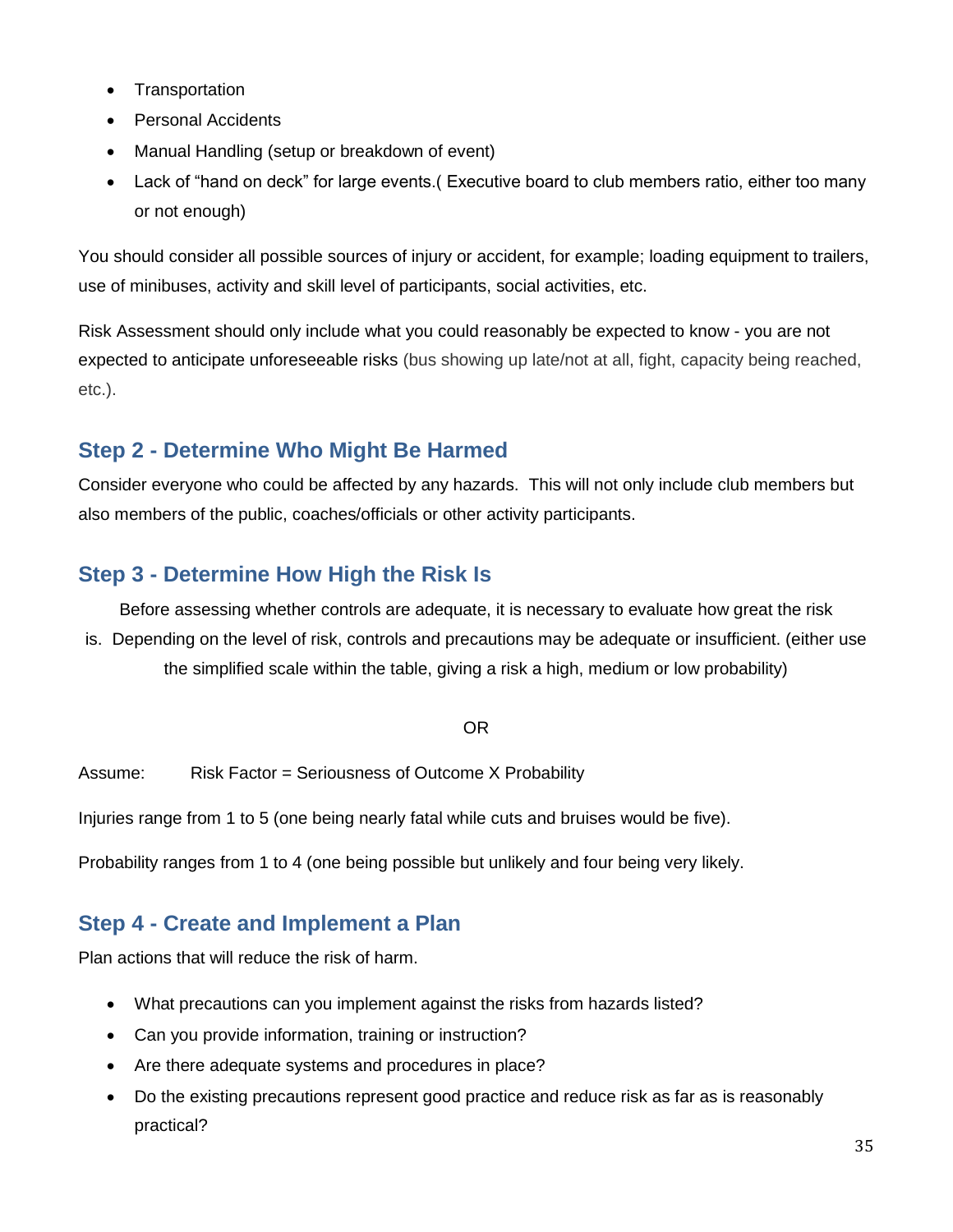If the answer to these questions is yes, then risks are suitably controlled.

If the answer to these questions is no, then what else can you do to adequately control the risks?

- Remove the risk completely
- Try something less risky
- Issue protective equipment

If there are a number of inadequately controlled risks, you may wish to talk to SA for help and ideas on what can be done to limit the risks of harm to anyone, thing, or place at your event.

### **Step 5 - Review and Revise**

An essential part of a Risk Assessment is reviewing your action plan after the event. Documenting what you did and how well it worked can help your club's future E-board prepare and plan for the events of the club. You should review, suggest revisions, and note anything that happened that you did not plan for that happened. Everyone's goal it to make sure that all students and participants of events have a safe and enjoyable time at our events. Completing the Risk Assessment before your event and reviewing and revising it after your event helps ensure that we meet these goals every time. Remember SA is here to help you every step of the way.

## <span id="page-36-0"></span>Gift Policy

Items or services bought exclusively for the personal use and ownership of club E-Board members shall not exceed \$25.00 in value unless express permission is granted by the SA Executive Board.

## <span id="page-36-1"></span>Recognition by Outside Entities

<span id="page-36-2"></span>Student Association clubs may be recognized by an outside organization with the approval of the Student Association. All rules, regulations, and requirements of the Undergraduate Student Association have priority before any rules and regulations of any other entity.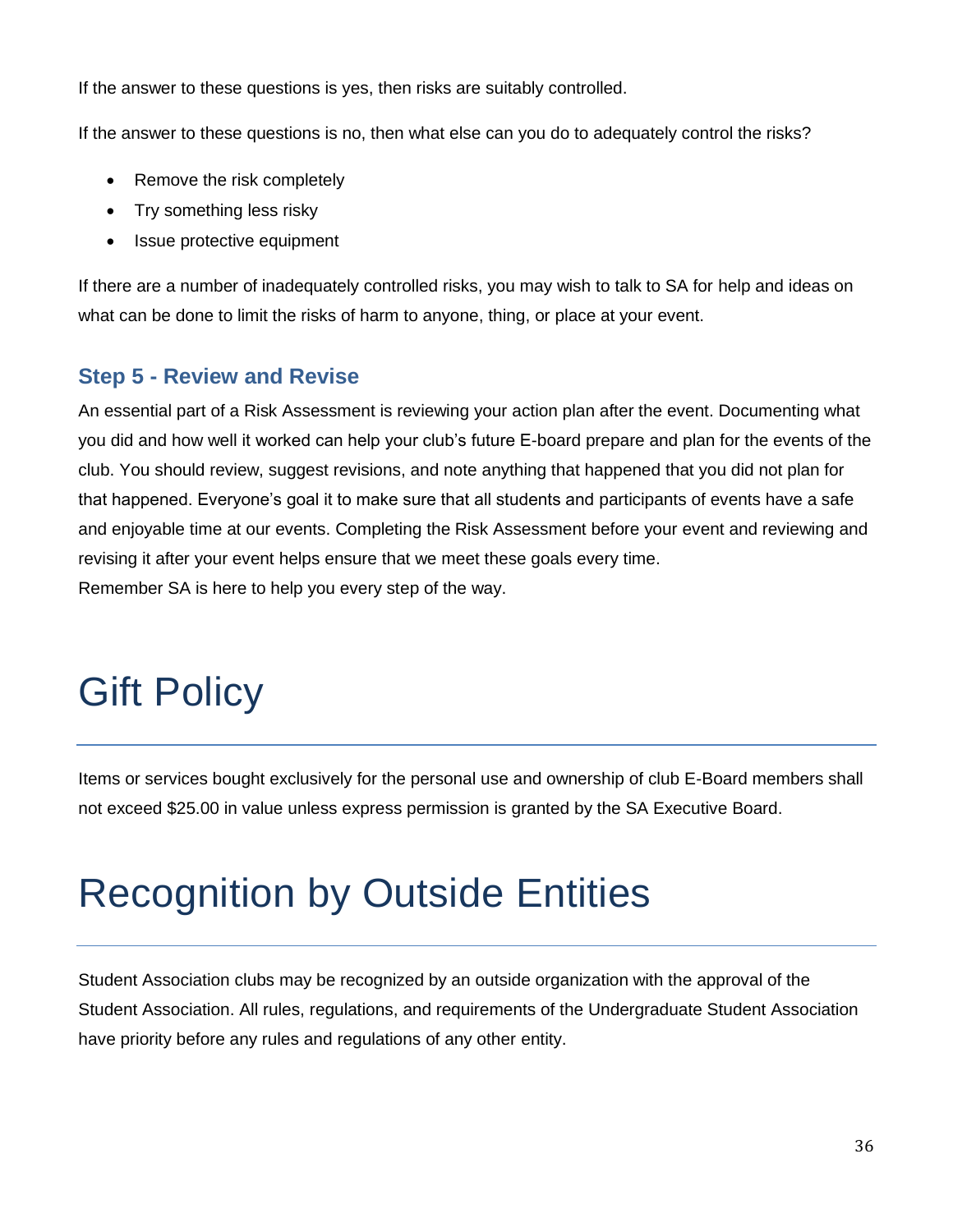Clubs may not enact or vote on mandated dues under any circumstance. Any club that desires to charge dues must make them voluntary. Dues may not be used as a criterion for voting membership.

# <span id="page-37-0"></span>Collaborations with outside clubs and organization

This requires extensive review before any agreement is made, by the Student Association Executive board, professional staff and council coordinators and should be handled on a case by case basis.